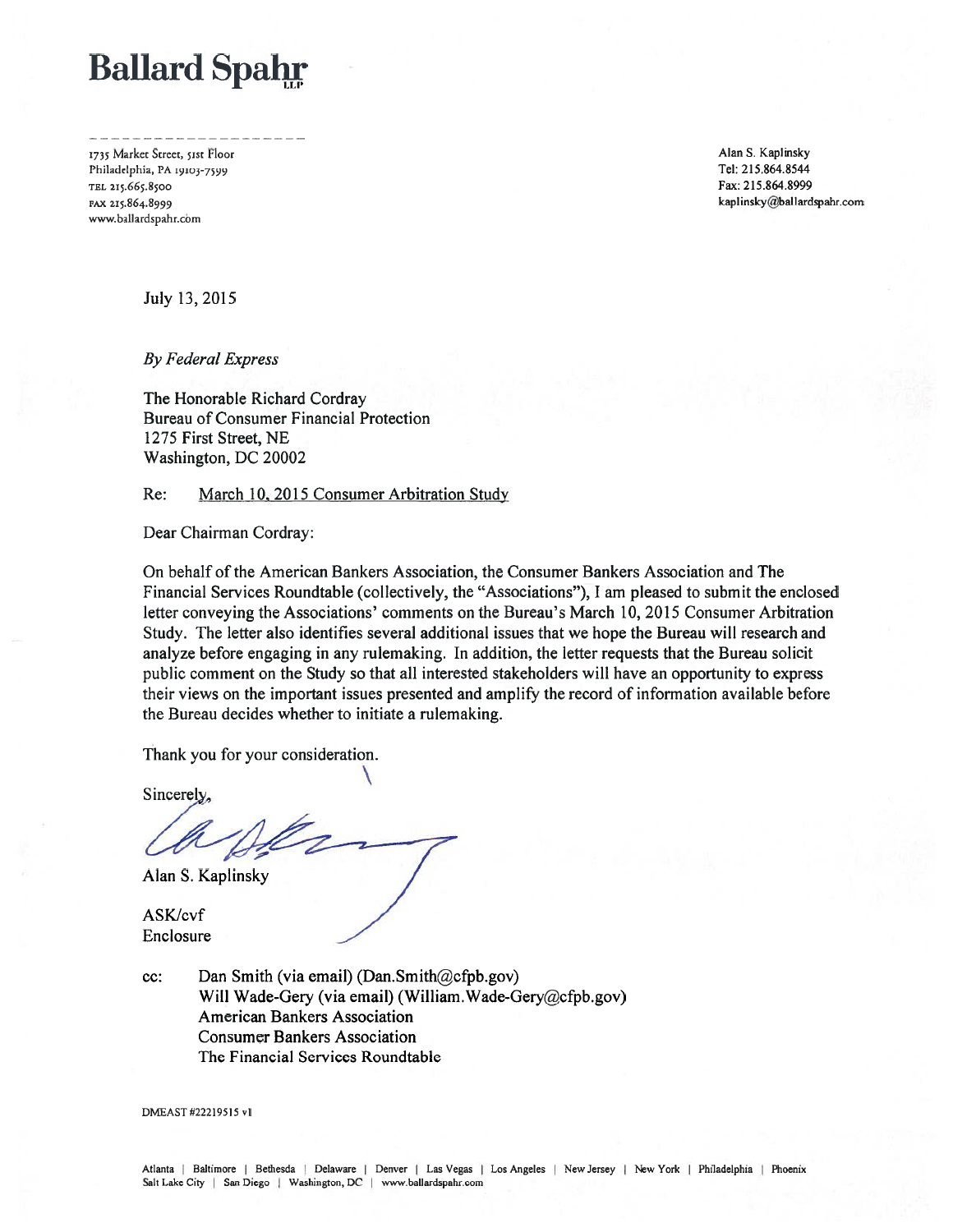





*Via Federal Express*

July13, 2015

The Honorable Richard Cordray Bureau of Consumer Financial Protection 1275 First Street, NE Washington, DC 20002

# Re: Comments on the Bureau's Consumer Arbitration Study

Dear Director Cordray:

The American Bankers Association,<sup>[1](#page-1-0)</sup> the Consumer Bankers Association,<sup>[2](#page-1-1)</sup> and The Financial Services Roundtable<sup>[3](#page-1-2)</sup> (collectively, the Associations) appreciate the opportunity to provide comments regarding the Bureau of Consumer Financial Protection's (Bureau) March 10,

<span id="page-1-0"></span><sup>&</sup>lt;sup>1</sup> The American Bankers Association is the voice of the nation's \$15 trillion banking industry, which is composed of small, regional and large banks that together employ more than 2 million people, safeguard \$11 trillion in deposits, and extend more than \$8 trillion in loans.

<span id="page-1-1"></span><sup>&</sup>lt;sup>2</sup> Founded in 1919, the Consumer Bankers Association (CBA) is the trade association for today's leaders in retail banking – banking services geared toward consumers and small businesses. The nation's largest financial institutions, as well as many regional banks, are CBA corporate members, collectively holding well over half of the industry's total assets. CBA's mission is to preserve and promote the retail banking industry as it strives to fulfill the financial needs of the American consumer and small business.

<span id="page-1-2"></span><sup>3</sup> As *advocates for a strong financial future*™, the Financial Services Roundtable (FSR) represents 100 integrated financial services companies providing banking, insurance, and investment products and services to the American consumer. Member companies participate through the Chief Executive Officer and other senior executives nominated by the CEO. FSR member companies provide fuel for America's economic engine, accounting directly for \$98.4 trillion in managed assets, \$1.1 trillion in revenue, and 2.4 million jobs.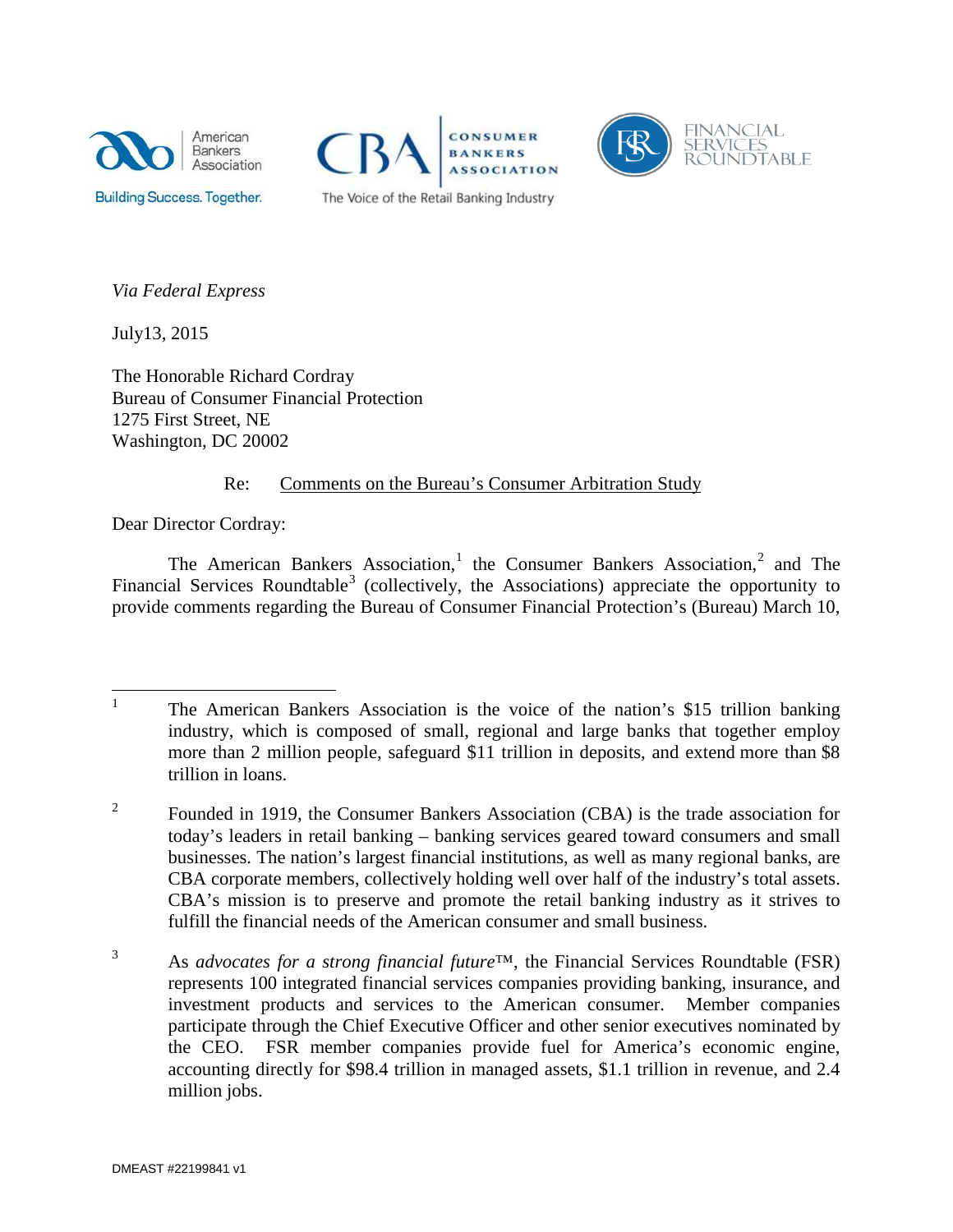2015, Study on Consumer Arbitration (Study). $4$  In accordance with Section 1028 of the Dodd-Frank Wall Street Reform and Consumer Protection Act (Dodd-Frank Act), the Bureau, having completed its Study of the use of arbitration provisions in consumer financial services contracts, is now considering whether a regulation prohibiting or limiting such provisions would be "in the public interest and for the protection of consumers." Under Section 1028, any such regulation must be "consistent with the [S]tudy."

Many of the Associations' members, constituent organizations, and affiliates (collectively, Members) utilize arbitration agreements in their consumer contracts, and many of those contracts were included in the Study's data set. The Associations' Members are major stakeholders in the Bureau's examination of consumer arbitration and will be affected negatively by any regulation of consumer arbitration adopted by the Bureau. Although the Bureau has not formally requested comment on the Study, we believe that, considering its potential impact on consumers and the business of banking as well as the misleading conclusions that have been drawn and reported about the Study, it is critical that the Bureau consider another perspective. Accordingly, we submit this analysis of the Study, which analysis we believe supports a conclusion that pre-dispute arbitration clauses benefit customers and that those benefits should not be restricted or prohibited.

# **I. SUMMARY**

The Study clearly illustrates that arbitration has significant, demonstrable benefits over litigation in general and class action litigation in particular. It is faster, less expensive, and more effective than class action litigation. Customers who prevail in an individual arbitration recover monetary benefits that, on average, are approximately 166 times greater than the sums received by the average class member in a class action settlement.

Simply put, there are insufficient data in the Study to support a conclusion that mandatory pre-dispute customer arbitration provisions in financial services contracts, or the inclusion of class action waivers therein, should be prohibited; in fact, there are abundant data in the Study that contradict such a conclusion. Because such regulation would not be "consistent with the Study," in the public interest, or necessary for the protection of consumers, it would exceed the Bureau's authority under Section 1028 of the Dodd-Frank Act.

Moreover, if the Bureau were to over-regulate arbitration agreements or prohibit the use of class action waivers in such agreements, as some parties advocate, many companies are likely to discontinue offering arbitration to consumers. That outcome would harm consumers, as they would be deprived of a valuable and time-tested procedure for economically, expeditiously,

<span id="page-2-0"></span><sup>&</sup>lt;sup>4</sup> This is the Associations' third submission to the Bureau in connection with its study of consumer arbitration. On June 22, 2012, the Associations submitted comments in response to the Bureau's Request for Information Regarding Scope, Methods, and Data Sources for Conducting Study of Pre-Dispute Arbitration Agreements. And, on August 6, 2013, the Associations submitted comments in response to the Bureau's request for comments on its proposed telephone survey of consumers.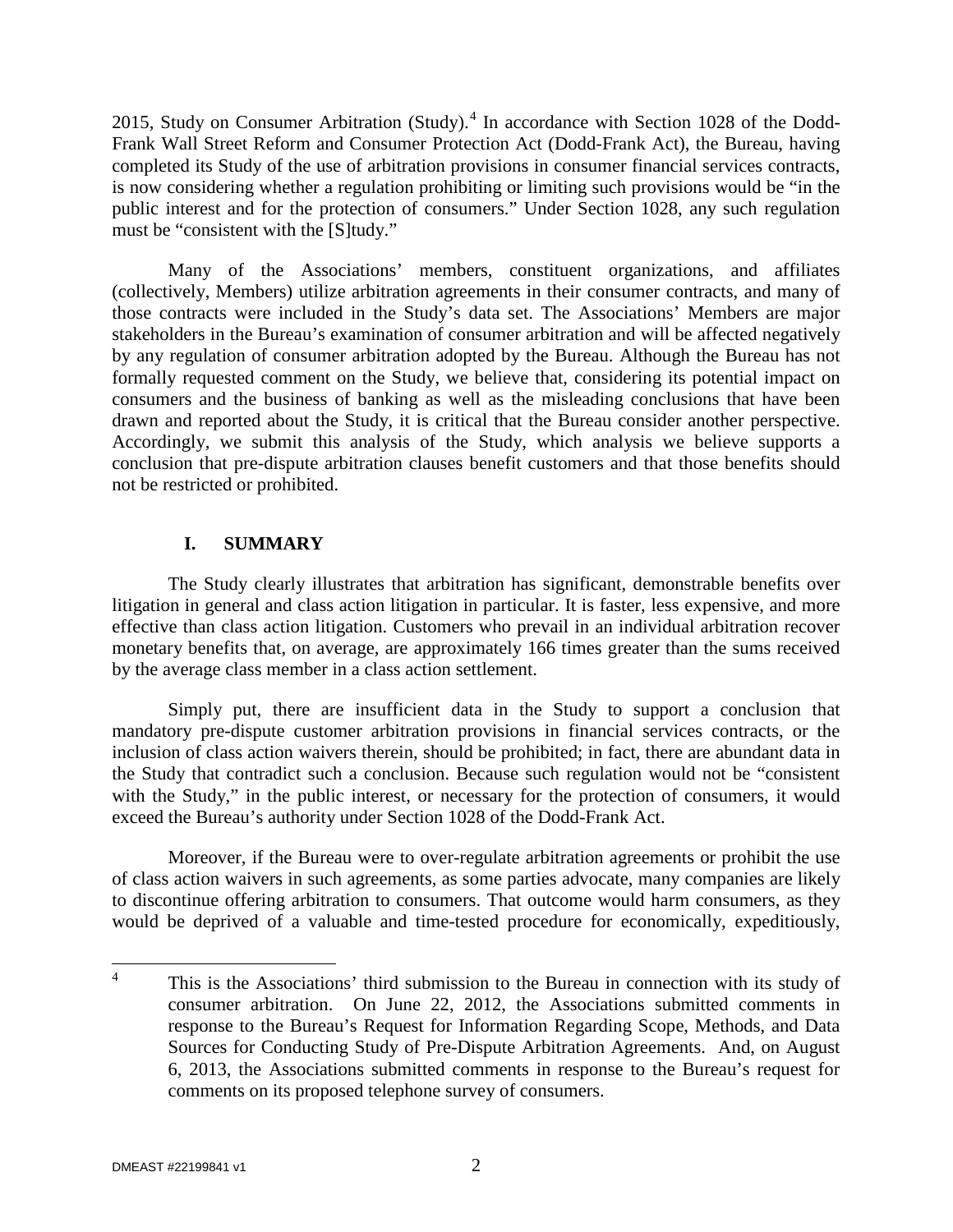conveniently, and efficiently resolving individual consumer disputes. Instead, consumers would be relegated to a procedure (class action litigation) in which they are likely to receive either no benefits at all or minuscule benefits that are awarded years after the initiation of the lawsuit. New regulatory limitations on arbitration agreements are likely also to result in increased costs to consumers for financial products and services. Rather than regulating consumer arbitration in financial services contracts, the Associations believe the Bureau should concentrate its efforts on educating consumers about arbitration, including how to make best use of arbitration terms that a contract may contain and the differences between arbitration and litigation, particularly class action litigation, so that consumers gain a better understanding of the many benefits that arbitration offers.

In addition, we identify numerous additional issues the Bureau should research and analyze before any meaningful final conclusions regarding the efficacy of customer arbitration provisions can be reached. These include customer satisfaction with arbitration and whether the creation of the Bureau and its own regulatory, enforcement, and supervisory activities are supplanting what consumer activists contend are the main justification for class actions—*i.e.*, providing redress to large numbers of consumers and regulating corporate behavior.

Finally, we urge the Bureau to solicit public comment on the Study so that all interested stakeholders will have an opportunity to express their views on the important issues at hand before the Bureau decides whether to initiate a rulemaking proceeding. It would be premature for the Bureau to promulgate any regulation at this time considering the relatively brief time period that customer arbitration provisions have been used by companies.

#### A. Pro-Arbitration Findings

The data reported in the Study clearly demonstrate that arbitration is more beneficial to consumers than class action or individual litigation in a number of important ways. As discussed in detail in Section II.A. of this letter—

- 1. Arbitration is faster, less expensive, and more effective than litigation, including class action litigation, and customers are far more likely to obtain a decision on the merits and more meaningful relief.
- 2. The Bureau's statistics are consistent with the conclusion of the U.S. Chamber of Commerce in its December 2013 statistical analysis of class actions that the vast majority of class actions "produce[] no benefits to most members of the putative class" but "can (and do) enrich [their] attorneys." With respect to the 562 class actions examined by the Bureau in the Study—
	- At least **60%** of the class actions studied produced **no benefits** at all for the putative class members, because they were settled individually or withdrawn by the plaintiff.
	- Only **15%** of the class actions received final class settlement approval.
	- **No** class action was actually tried on the merits.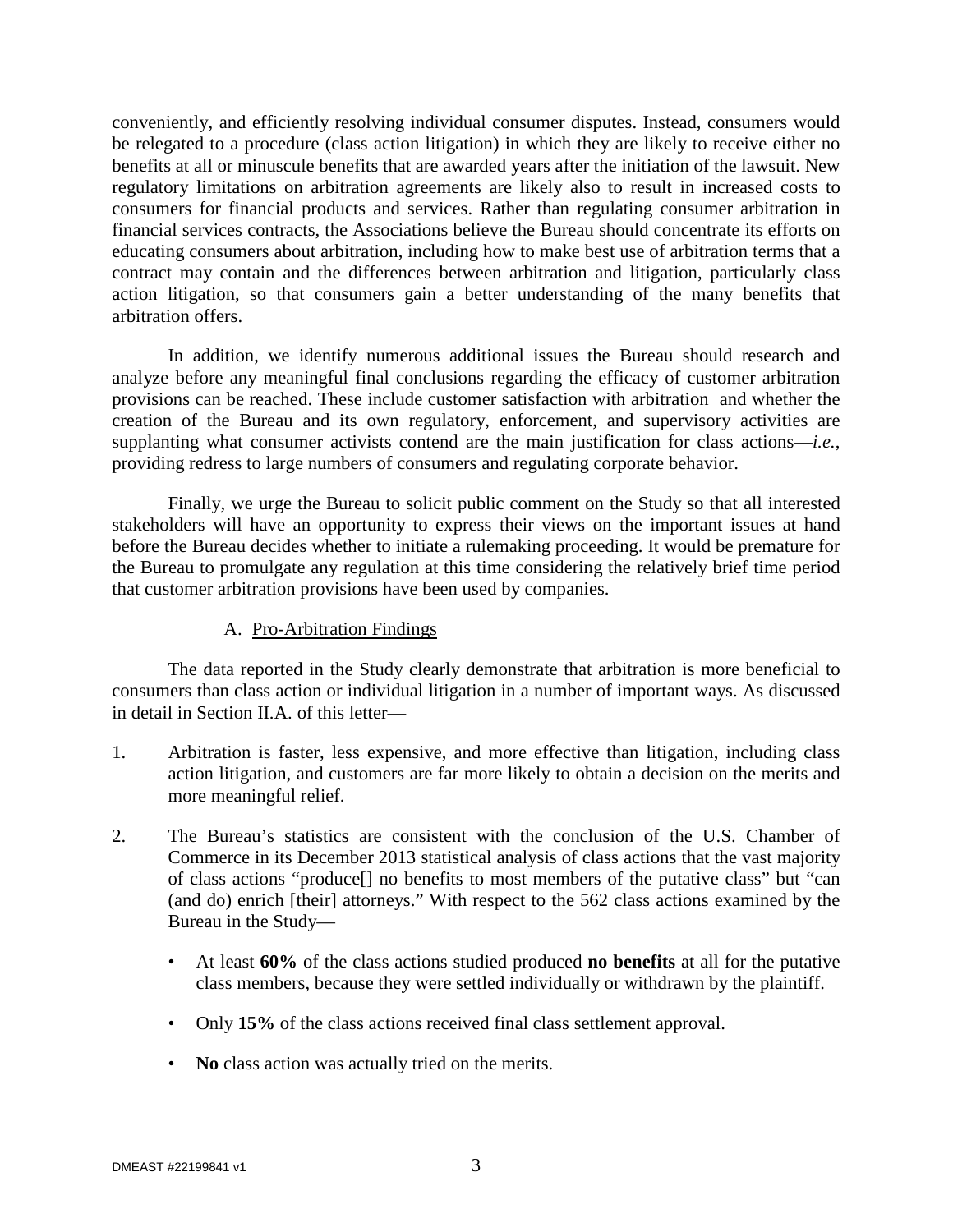- Consumers who received cash payments in class action settlements obtained an average of only **\$32.35**.
- In class settlements that required putative class members to submit a claim form, the weighted average claims rate was only **4%**, meaning that **96% of the putative class members failed to obtain any benefits** because they did not submit claims.
- Notwithstanding the foregoing statistics, attorneys' fees awarded to class counsel in settlements totaled **\$424,495,451**.

By contrast, **customers who prevailed in arbitration recovered an average of \$5,389**, **compared to the \$32.35 obtained by the average class member in class action settlements.** Thus, the average customer who prevailed in arbitration received **166 times more** in financial payments than the average class member in class action settlements.

- 3. The Study dispels the misconception that arbitration is a barrier to class actions. **Arbitration was not even a factor—and therefore presented no barrier—in 92% of the 562 class actions studied by the Bureau,** because so few defendants moved to compel arbitration and only about half of those few motions were granted. Moreover, there is abundant competition in the financial services marketplace to accommodate customers who prefer to resolve disputes via litigation as opposed to arbitration. The data show that 85% of credit card issuers and 92.3% of banks do not include arbitration provisions in their customer contracts. At least 25% of customers whose credit card and deposit account contracts contain arbitration provisions have a contractual right to reject the arbitration provision within 30 to 60 days of entering the contract without affecting any other provision in their contracts.
- 4**.** The Study also dispels the misconception that companies have an unfair advantage over customers in arbitration. The Study found that almost all of the arbitration proceedings involved companies with repeat experience in the forum. However, that was counterbalanced by the fact that counsel for the consumers were also usually repeat players in arbitration.<sup>[5](#page-4-0)</sup> Moreover, in 81% of the arbitrations in which customers were awarded affirmative relief, the company was a "repeat player," but the customer prevailed anyway.<sup>[6](#page-4-1)</sup>
- 5. Many of the other statistics recited in the Study also reflect favorably on arbitration when placed in the proper context. For example—
	- The Study's finding that customers initiated only 1,847 arbitration proceedings from 2010 through  $2012<sup>7</sup>$  $2012<sup>7</sup>$  $2012<sup>7</sup>$  does not reflect customer dissatisfaction with arbitration nor

<span id="page-4-0"></span> $5$  Study, § 1, p. 12; § 5, p. 10 & n. 16.

<span id="page-4-1"></span> $1d. \S 5, p. 67.$ 

<span id="page-4-2"></span> $^{7}$  *Id.* § 5, p. 9.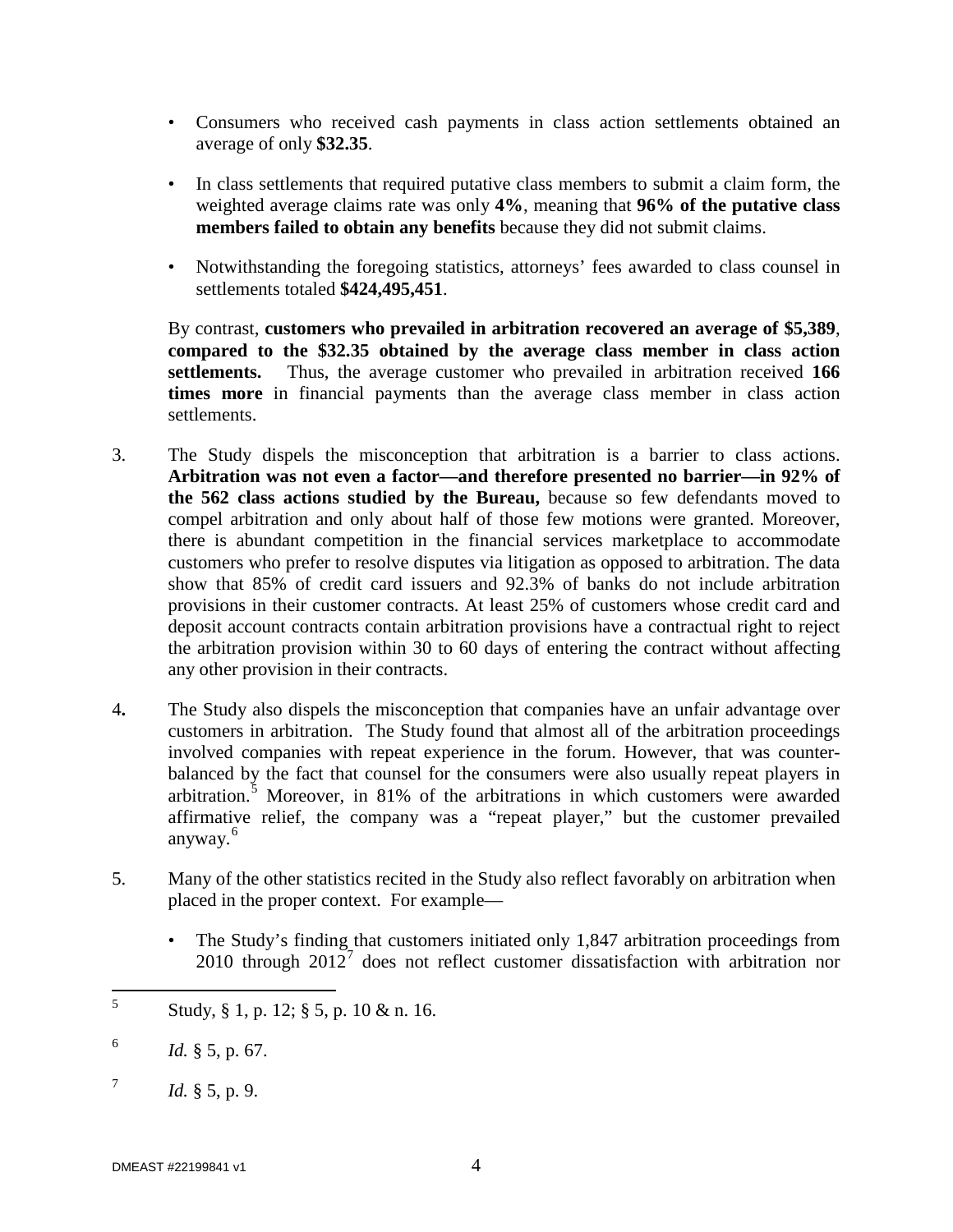suggest that it is an ineffective remedy. In context, this statistic is reasonable given the multitude of other factors that materially affect the number of arbitrations filed by customers. Those factors include, *inter alia*, that (a) the vast majority of customers resolve their disputes with businesses informally without the need for arbitration or litigation, ${}^{8}$  ${}^{8}$  ${}^{8}$  (b) customer arbitration is still in its infancy compared to civil litigation, (c) plaintiffs' lawyers and consumer advocacy groups (many funded by plaintiffs' lawyers) have sent consistently negative messages about arbitration to customers for many years to dissuade them from using it; (d) government enforcement and supervisory actions have eliminated much of the need for customers to bring private arbitration actions; and (e) individuals are turning increasingly to on-line arbitration and mediation resources to resolve small dollar customer complaints, which the Bureau chose not to include in the Study.<sup>[9](#page-5-1)</sup>

• The Study's finding that 75% of consumers surveyed telephonically did not know whether their contracts contain an arbitration provision underscores the need for the Bureau to concentrate its efforts on educating customers about the differences between arbitration and litigation (including class actions) and the many benefits that arbitration can offer customers for resolving their disputes with companies.

# B. Analysis of the Study Underscores the Need for Additional Research to Inform Future Policy Decisions Regarding Arbitration

Before the Bureau decides whether or not to issue a regulation, it should research a number of important issues that either were omitted from or were not fully or properly analyzed in the Study. We believe that these issues, discussed in Section II. B below, are essential to a fair

<span id="page-5-0"></span><sup>&</sup>lt;sup>8</sup> The Bureau itself has provided a portal through which financial services companies informally resolved more than 558,000 alleged customer complaints in the past three years. Each alleged complaint resolved obviated the need for the customer to commence an arbitration proceeding.

<span id="page-5-1"></span><sup>&</sup>lt;sup>9</sup> For example, in comments submitted to the Bureau when it initially proposed the Study, Modria, one of the leading companies offering online arbitration and dispute resolution services, stated that it handles more than 60 million disputes a year. *See* http://www.regulations.gov/#! documentDetail;D=CFPB-2012-0017-0019. Even if only a fraction of the disputes handled by Modria involve consumer financial services companies, it is obvious that the universe of customer disputes being addressed outside the courtroom is much larger and diverse than just the AAA database examined in the Study. Modria is only one of many online dispute resolution services. In their own initial comments on the Study, the Associations asked the Bureau to study the extent to which customers resolve their disputes with businesses through online dispute resolution in order to place more traditional customer arbitration services (such as the AAA) in the proper context. *See* http://www.regulations.gov/#!documentDetail;D=CFPB-2012-0017- 0030. However, the Bureau did not do so. Before enacting any regulation affecting customer arbitration, the Bureau should study whether and how such a regulation would impact this ever-burgeoning national and international market for resolving customer disputes online.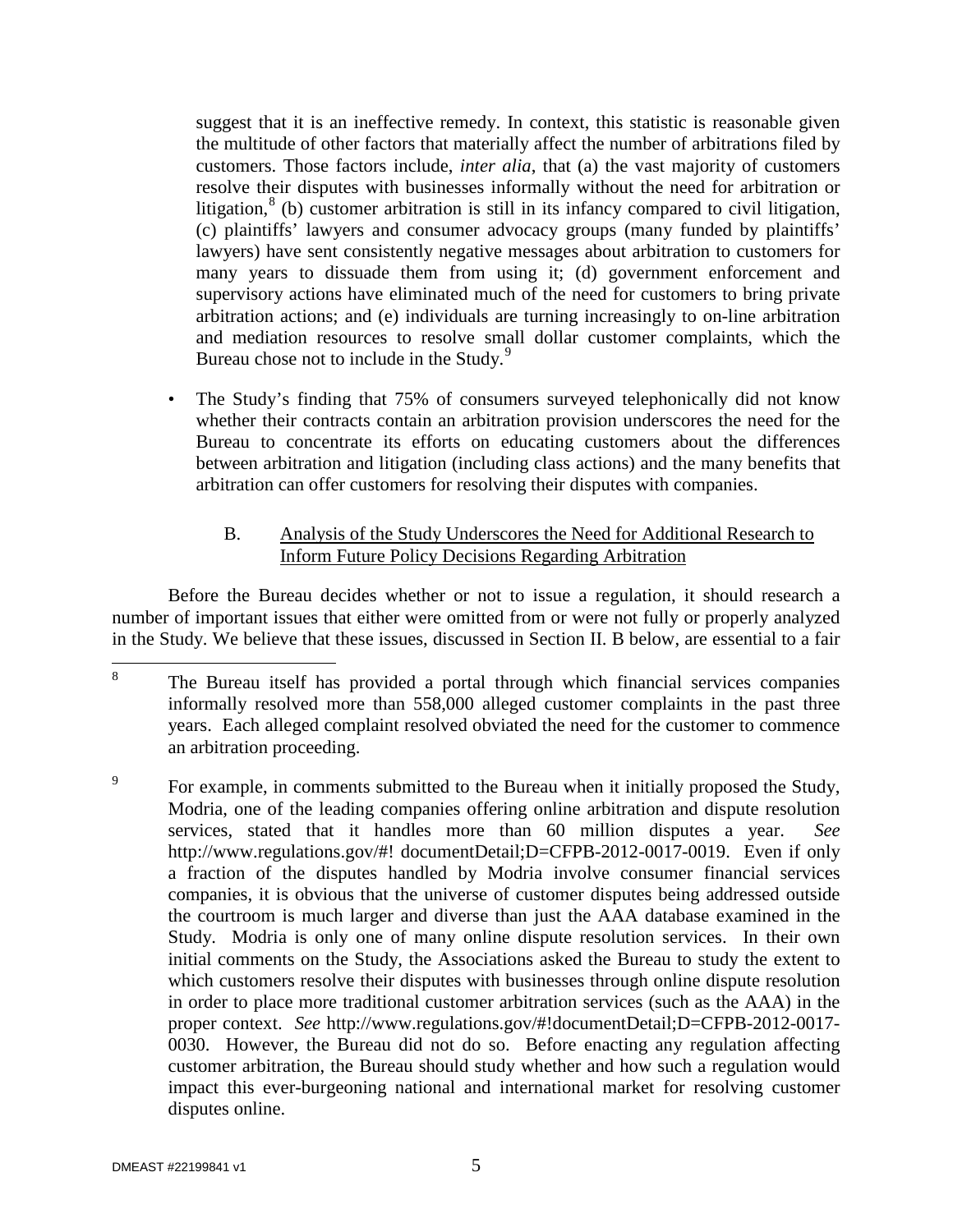and balanced understanding of whether any regulation of consumer arbitration "is in the public interest and for the protection of consumers." They include–

- 1. Customer satisfaction with the arbitration process;
- 2. The cash awards, if any, that *individual* class members receive in class action settlements;
- 3. The economic consequences to customers and companies of regulation that would prohibit the use of arbitration provisions or class action waivers;
- 4. The impact of any regulation regarding customer arbitration on the provision of national and international online dispute resolution services (*see* note 9 supra);
- 5. Whether recent United States Supreme Court decisions, which make it more difficult to obtain class certification, weigh in favor of supporting arbitration as a method for customers to resolve their disputes with companies;
- 6. The impact of the Bureau's enforcement and supervisory actions from January 1, 2013, to date;
- 7. Whether the class actions analyzed in the Study or the complaints in the Bureau's Consumer Complaint Database can be qualitatively evaluated to determine how many involved systemic issues that would have been amenable to class action treatment and certification; and
- 8. Customer experience with analogous areas in which the use of arbitration has a lengthier and more developed history, such as employment arbitration.

# **II. DISCUSSION**

Section 1028 of the Dodd-Frank Act requires the Bureau to "conduct a study of, and to provide a report to Congress concerning, the use of agreements providing for arbitration of any future dispute between covered persons and consumers in connection with the offering or providing of consumer financial products or services." Section 1028 further provides that the Bureau, "by regulation, may prohibit or impose conditions and limitations for the use of [such] an agreement" if it "finds that such a prohibition or imposition of conditions and limitations is in the public interest and for the protection of consumers." The findings in such a regulation must be "consistent with the study."

Notably, the Study—consistent with prior empirical studies of consumer arbitration conducted by the Bureau's own consultant<sup>[10](#page-6-0)</sup>—includes a significant quantity of data

<span id="page-6-0"></span> <sup>10</sup> *See, e.g.*, Christopher R. Drahozal, et al., "An Empirical Study of AAA Consumer Arbitration," 25 Ohio St. J. on Disp. Resol. 843 (2010). This article discusses the results of the March 2009 study of AAA consumer arbitrations undertaken by the Searle Civil Justice Institute, Northwestern University School of Law. The study was based on a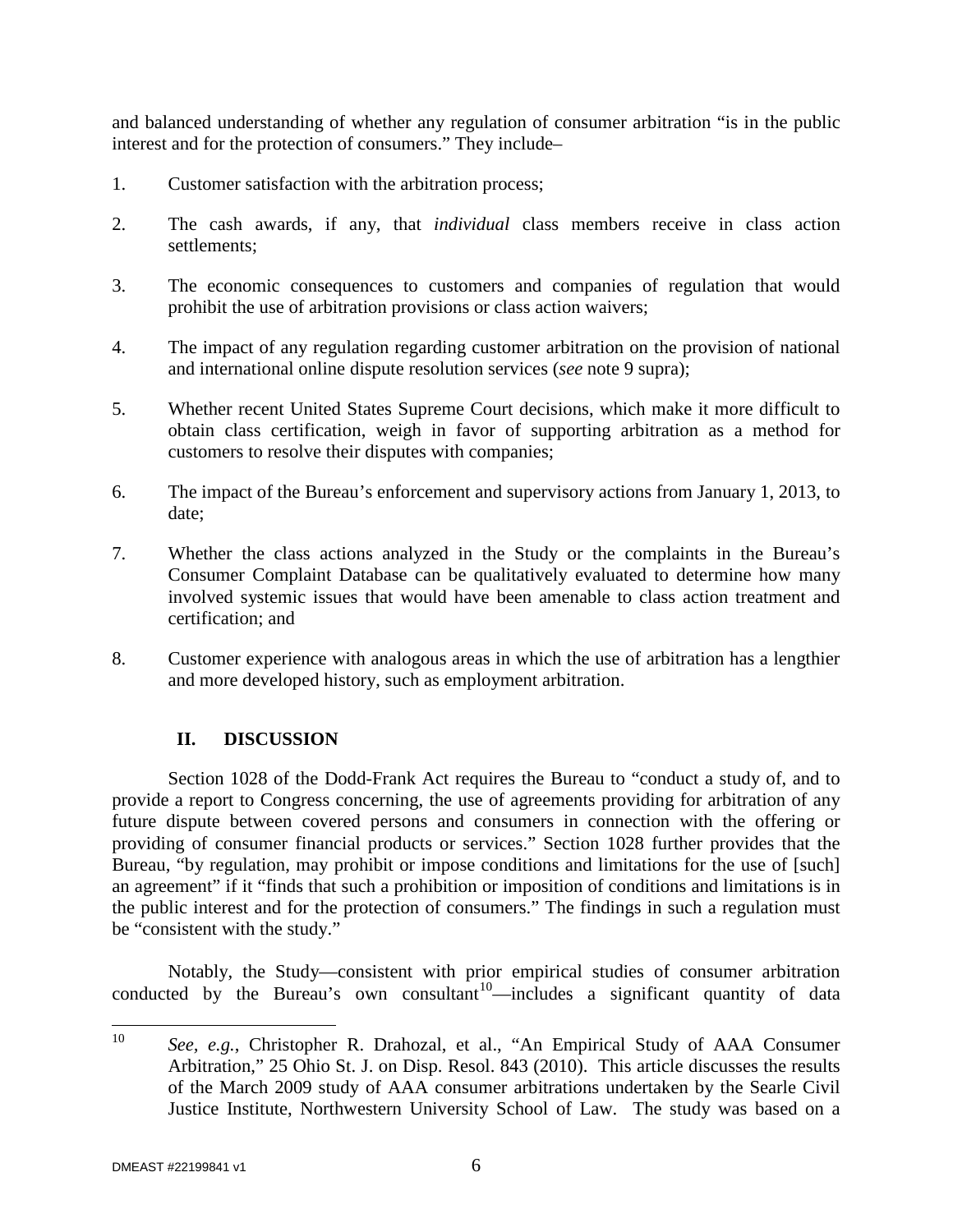demonstrating that arbitration is more beneficial to consumers than class action or even individual litigation and dispels key misconceptions about arbitration. These data weigh heavily against any regulation that would prohibit the use of arbitration provisions in consumer financial services contracts altogether, or materially condition or limit their use (for example, by banning the use of class action waivers). We discuss these data in Section A below.

# A. The Study Clearly Demonstrates that Arbitration Benefits Customers

# *1. Arbitration Is Faster for Customers than Litigation*

The Study demonstrates that customer arbitration is up to twelve times faster than customer litigation. The data show that (i) the median desk arbitration<sup>[11](#page-7-0)</sup> was resolved in 4 months; (ii) the median telephone arbitration was resolved in 5 months; (iii) the median inperson hearing was resolved in 7 months; and (iv) when the arbitration settled, the median arbitration proceeding lasted 2-5 months.<sup>[12](#page-7-1)</sup> By contrast, the average class action settlement received final court approval in 1.89 years, and federal court multi-district litigation (MDL) class actions filed in 2010 closed in a median of 2.07 years.<sup>[13](#page-7-2)</sup>

# *2. Arbitration Is Less Expensive for Customers than Litigation*

The Study shows that customers pay far less to arbitrate than to sue in court. Prior to September 14, 2014, the customer's portion of the administrative and arbitrator fees charged by the American Arbitration Association (AAA) under its rules was capped at \$125. The company paid all of the remaining fees. Under the AAA's revised rules, the customer's share of those fees is capped at \$200, with the company paying the remainder.<sup>[14](#page-7-3)</sup> That is only one-half of the \$400 it

review of 301 AAA consumer arbitrations (240 brought by consumers, 61 brought by businesses) that were closed by award between April and December 2007. It reached the following conclusions: (a) the upfront cost of arbitration for consumer claimants was quite low; (b)  $AAA$  consumer arbitration is expeditious (an average of 6.9 months); (c) consumers won some relief in 53.3% of the cases filed and recovered an average of \$19,255 (52.1% of the amount claimed); (d) no statistically significant repeat-player effect was identified; and (e) arbitrators awarded attorneys' fees to prevailing consumers in 63.1% of cases in which the consumer sought such an award and the average attorneys' fee award was \$14,574.

- <span id="page-7-0"></span> $11$  Desk arbitration involves dispute resolution based on paper submission rather than a hearing.
- <span id="page-7-1"></span> $12$  Study, § 1, p. 13.

 $\overline{a}$ 

- <span id="page-7-2"></span> $13$  *Id.* § 6, pp. 9, 43.
- <span id="page-7-3"></span><sup>14</sup> *Id.* § 1, p. 13; § 4, pp. 10-11. Moreover, customers are permitted to apply for a hardship waiver if they cannot pay these modest amounts, and many arbitration provisions offer to pay them for the customer if requested or unconditionally. *Id.* § 2, pp. 58-59; § 5, pp. 12, 76-77.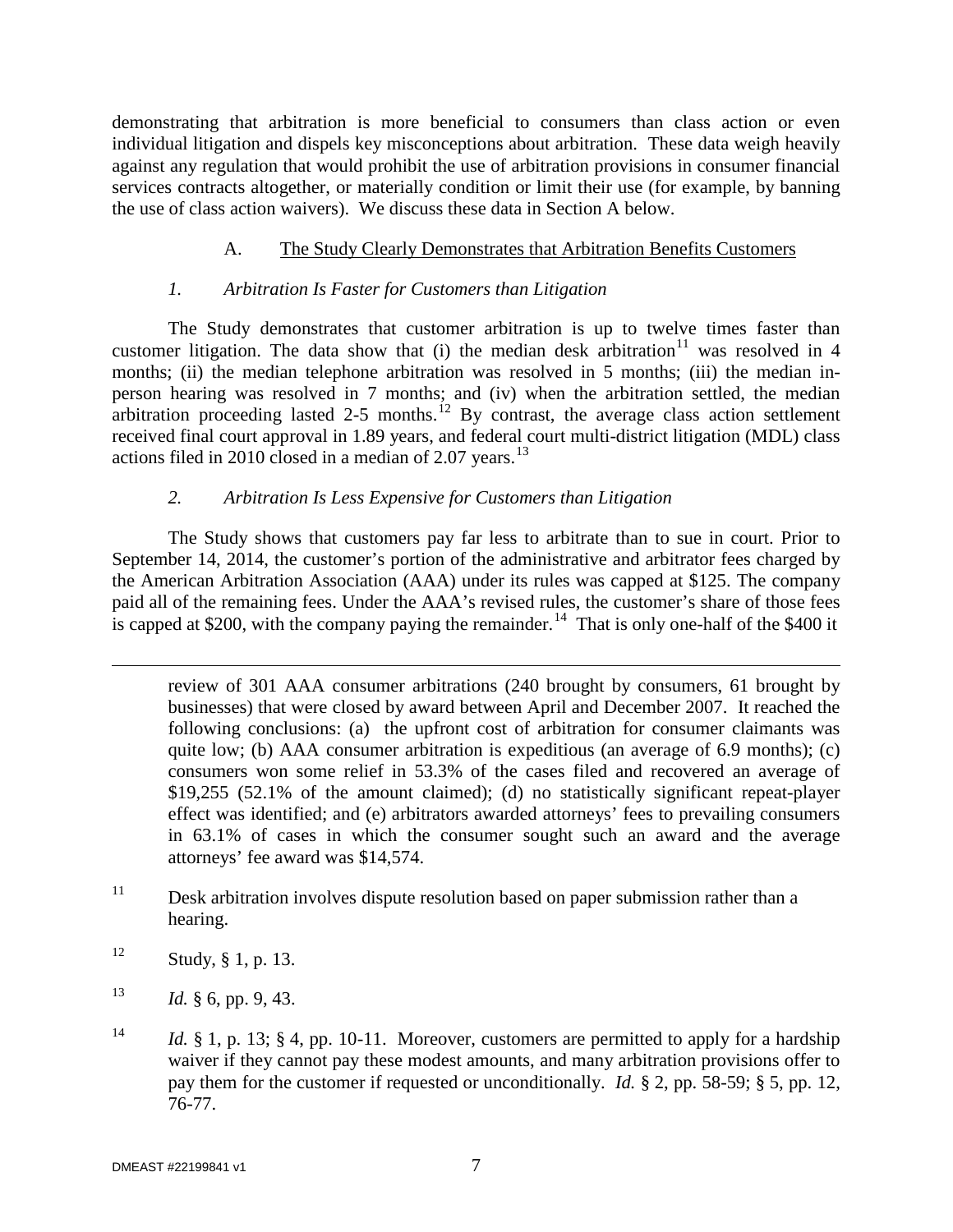costs to file a new complaint in federal court.<sup>[15](#page-8-0)</sup>

#### *3. Customers Recover More in Arbitration than in Litigation*

According to the Study, in arbitrations where customers obtained relief on affirmative claims and the Bureau could determine the amount of the award, the customer's average recovery was \$5,389 (an average of 57 cents for every dollar claimed).<sup>[16](#page-8-1)</sup> By contrast, based on 73 of 74 individual federal court claims in which a judgment was entered for the customer, the average amount awarded to the customer was  $$5,245$ .<sup>[17](#page-8-2)</sup> At the other end of the spectrum are class members in consumer class action settlements. The Study states that cash payments to "at least 34 million consumers" during the period studied were "at least \$1.1 billion." This means that the average class member's recovery was a mere  $$32.35$ .<sup>[18](#page-8-3)</sup>

The Study further concluded that in 60% of the 562 putative class actions studied, the putative class members got nothing at all, because 25% of the class actions were settled individually, while 35% were withdrawn by plaintiffs.<sup>[19](#page-8-4)</sup> These statistics create a strong inference that many class actions are marginal at best and are filed not to benefit putative class members, but with the intention of driving an individual settlement. (Of course, even marginal or frivolous class actions require the defendant company to incur substantial defense costs up to the point of settlement, withdrawal, or dismissal. Therefore, all customers pay for the cost of defending and managing such suits in the form of higher prices or impact on services as such expenses have to be funded.)

Moreover, according to the Study, only 15% of the class actions studied obtained final class settlement approval.<sup>[20](#page-8-5)</sup> In the class settlements that required the putative class members to submit a claim form, the weighted average claims rate was only 4%, because 96% of the potentially eligible putative class members failed to submit claims and therefore did not receive a settlement award.<sup>[21](#page-8-6)</sup> In addition, even those minuscule claims rates fell by 90% if documentary proof was required to be submitted along with the claim.<sup>[22](#page-8-7)</sup>

<span id="page-8-4"></span><sup>19</sup> Study, § 1, pp. 13-14; § 6, p. 37.

- <span id="page-8-6"></span><sup>21</sup> *Id.* § 1, p. 17, § 8, p. 30.
- <span id="page-8-7"></span><sup>22</sup> *Id.* § 8, p. 31.

<span id="page-8-0"></span><sup>&</sup>lt;sup>15</sup> *Id.* § 4, p. 10.

<span id="page-8-1"></span><sup>&</sup>lt;sup>16</sup> *Id.* § 5, pp. 13, 41. Customers were also awarded attorneys' fees in 14.4% of the disputes resolved by arbitrators; the largest award of customer attorneys' fees was \$37,275. *Id.* § 5, p. 79.

<span id="page-8-2"></span> $17$  *Id.* § 6, p. 49 n. 85.

<span id="page-8-3"></span><sup>18</sup> \$1.1 billion divided by 34 million equals \$32.35 per class member.

<span id="page-8-5"></span><sup>20</sup> *Id.* § 1, p. 14.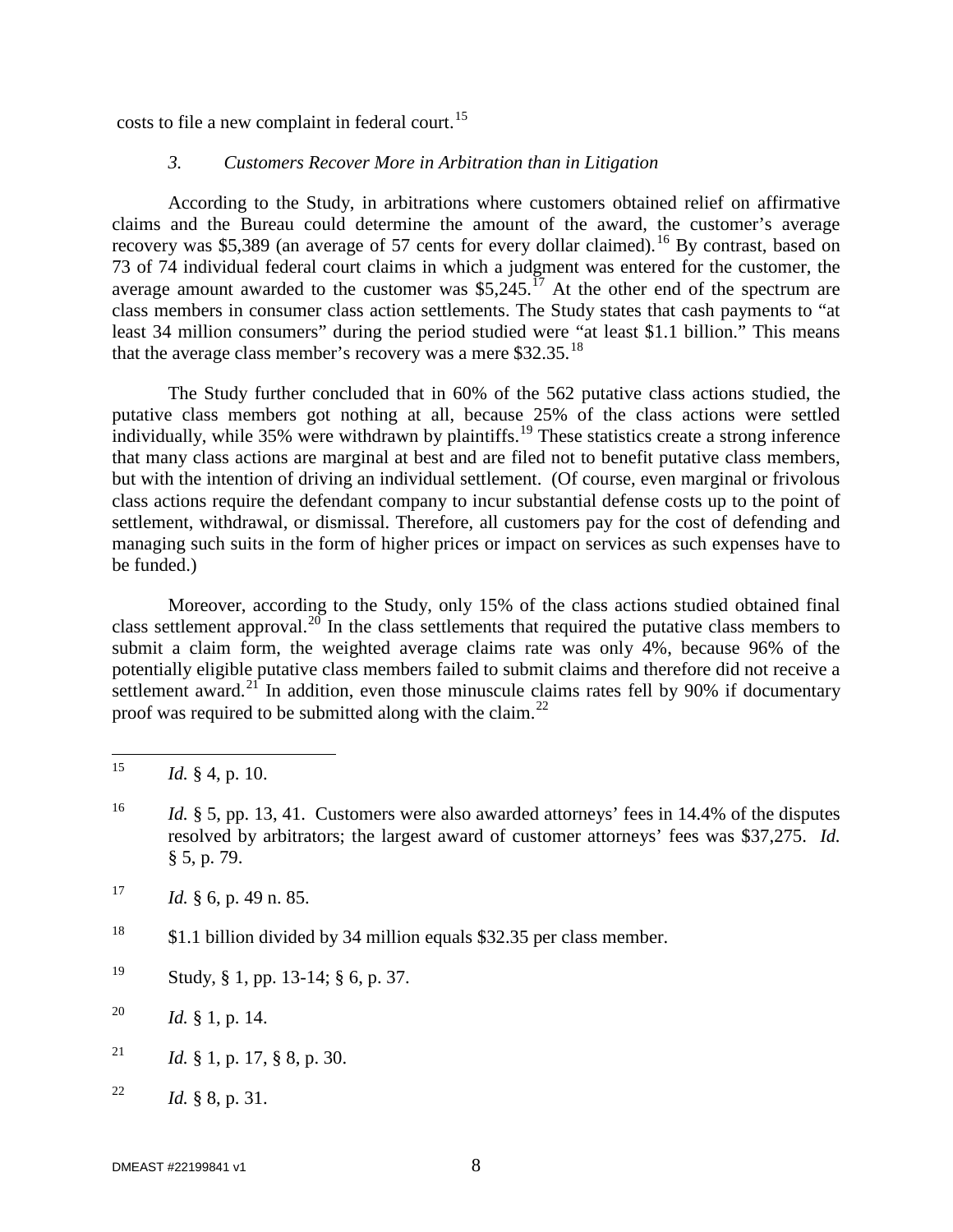The Study also shows that customers are more likely to obtain decisions on the merits in arbitration than they are in class action litigation. None of the 562 class actions studied by the Bureau went to trial.<sup>[23](#page-9-0)</sup> By contrast, the Study found that of 341 cases resolved by an arbitrator, in-person hearings were held in 34% of the cases, and an arbitrator issued an award on the merits in about one-third of the cases.<sup>[24](#page-9-1)</sup>

Finally, the statistic that dwarfs all others is the amount paid to class action attorneys. The Study found that attorneys' fees awarded to class counsel in settlements during the period studied amounted to a staggering \$424,495,451—*almost half a billion dollars*—in that relatively short period.<sup>[25](#page-9-2)</sup> The Bureau's findings confirm the conclusions reached by the U.S. Chamber of Commerce, Institute for Legal Reform in a December 2013 empirical study of class actions titled, "Do Class Actions Benefit Class Members?"[26](#page-9-3) The Chamber analyzed 148 putative consumer and employee class action lawsuits filed in or removed to federal court in 2009. Consistent with the Bureau's Study, the Chamber's report found, *inter alia*, that—

- Not one of the class actions studied ended in a final judgment on the merits for the plaintiffs. And none of the class actions went to trial, either before a judge or a jury.
- The vast majority of cases produced no benefits to most members of the putative class—even though in a number of those cases the lawyers who sought to represent the class enriched themselves in the process.
- Over one-third (35%) of the class actions that were resolved were dismissed voluntarily by the plaintiff. Many of those cases settled on an individual basis, resulting in an award only to the individual named plaintiff and the lawyers who brought the suit, with the class members receiving nothing.
- Just under one-third (31%) of the class actions that were resolved were dismissed by a court on the merits, and the class members received nothing.
- For those cases that settled, there was often little or no benefit for class members. Moreover, few class members ever received those benefits, particularly in consumer class actions.

The close correlation between the Study and the Chamber's data reveals an empirical consensus that class actions benefit consumers' lawyers but not the consumers themselves. Both reports confirm that in class actions: (1) the vast majority of customers receive no benefit whatsoever from being a class member; (2) any economic benefit to individual class members in

<span id="page-9-3"></span><sup>26</sup> A link to the report is available at http://www.instituteforlegalreform.com/resource/studyclass-actions-benefit-lawyers-not-consumers/.

<span id="page-9-0"></span> <sup>23</sup> *Id.* § 6, pp. 7, 38.

<span id="page-9-1"></span><sup>&</sup>lt;sup>24</sup> *Id.* § 5, pp. 11-12.

<span id="page-9-2"></span><sup>25</sup> *Id.* § 8, p. 33.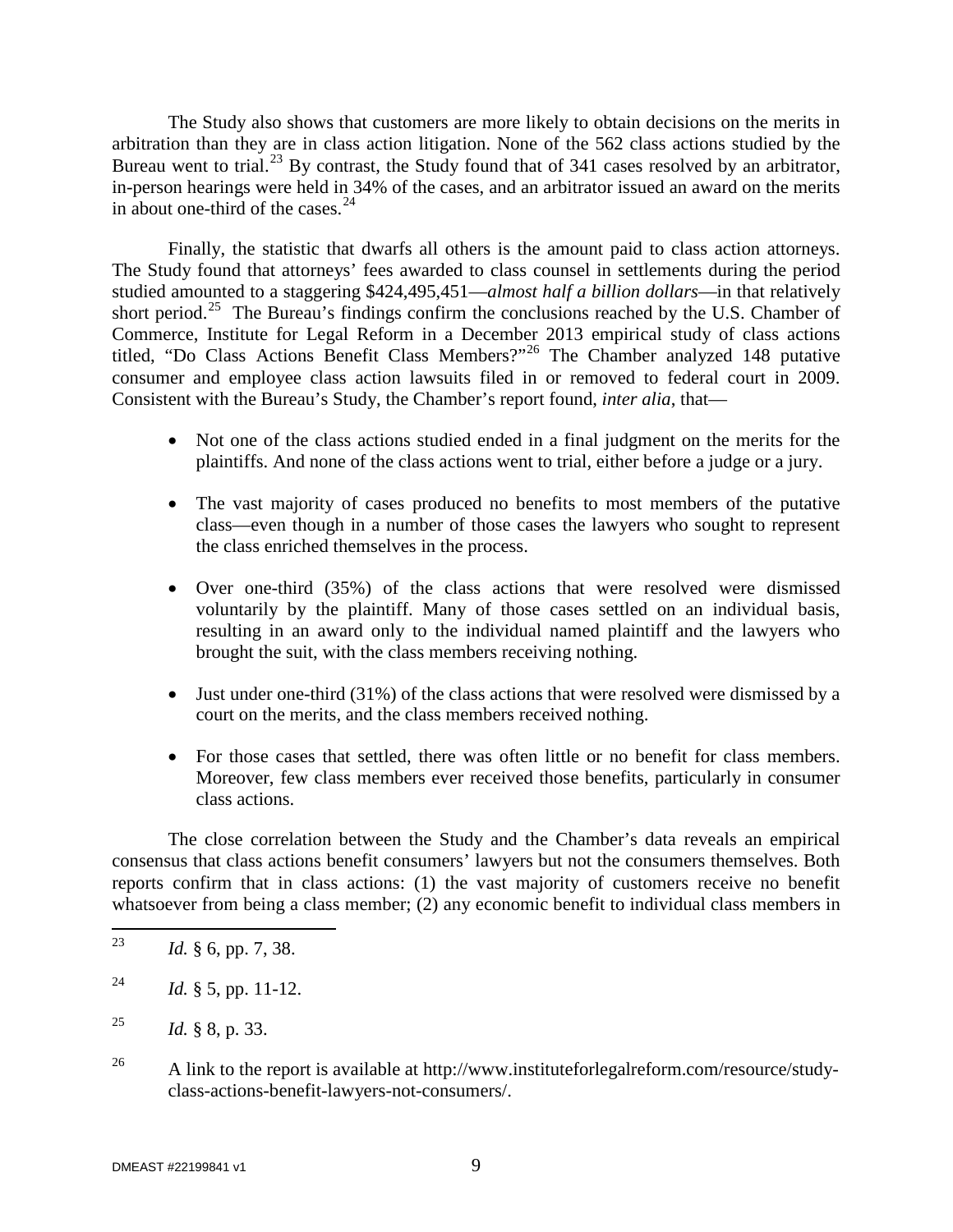a class settlement is insignificant; and (3) the merits of the dispute are rarely reviewed or resolved. By contrast, the Study shows that customers can receive significant economic benefits in arbitration; they receive those benefits in months rather than years at little or no expense; and their disputes are resolved on the merits.

# *4. The Study Dispels Key Misconceptions about Consumer Arbitration*

Plaintiffs' class action attorneys and consumer advocates contend that arbitration is unfair to consumers because (a) arbitration is a barrier to class actions, because it imposes individual arbitration or dissuades class actions from being brought; (b) very few consumers actually use arbitration to resolve disputes; (c) the arbitration provisions are contained in form contracts which give customers no choice but to arbitrate; and (d) companies have an unfair advantage in arbitration, because they are "repeat players" before the arbitration organizations they have named in their contracts. Study data, however, dispel each of these misconceptions.

# a. Arbitration Is Not a Barrier to Class Actions

Substantial data in the Study contradict the argument that arbitration clauses are a barrier to class actions. The Study found that arbitration was a factor—and therefore potentially a barrier—in only 8% of the 562 class actions studied.<sup>[27](#page-10-0)</sup> That is because the defendant companies moved to compel arbitration in only 94 of the 562 class actions (16.7%), and those motions were granted in only 46 (one-half) of the class actions.<sup>[28](#page-10-1)</sup> Thus, arbitration had no causal effect whatsoever on 92% of the class actions studied by the Bureau and, therefore, could not have been a barrier to consumers obtaining class relief in the overwhelming number of examples.<sup>[29](#page-10-2)</sup> These data are particularly remarkable since in the middle of the time period studied (2010- 2012), the U.S. Supreme Court upheld the validity of class action waivers in consumer arbitration agreements in *AT&T Mobility LLC* v. *Concepcion*. [30](#page-10-3) The Study found that while *Concepcion* generated a "slight upward trend" in the use of arbitration provisions, "the increase has not been as dramatic as predicted by some commentators."<sup>31</sup>

Inasmuch as the Study demonstrates that arbitration agreements with class action waivers have only a very minor (8%) impact on consumer class actions, regulating availability or use of such agreements would not be in the public interest, nor is such regulation needed to protect the public. Conversely, if the Bureau were to over-regulate arbitration agreements or prohibit the use of class action waivers in such agreements, as some advocate, many companies would likely discontinue offering arbitration to customers. That would harm consumers, as they would lose

<span id="page-10-0"></span><sup>&</sup>lt;sup>27</sup> Study, § 6, p. 38 ("[a]ll claims against a company party were stayed or dismissed for arbitration in 8% of the [class] cases").

<span id="page-10-1"></span><sup>28</sup> *Id.* pp. 8-9, 57-58.

<span id="page-10-2"></span><sup>29</sup> *Id.* § 1, p. 14.

<span id="page-10-3"></span><sup>30</sup> *See AT&T Mobility LLC* v. *Concepcion,* 131 S. Ct. 1740 (2011).

<span id="page-10-4"></span> $31$  Study, § 2, p. 12.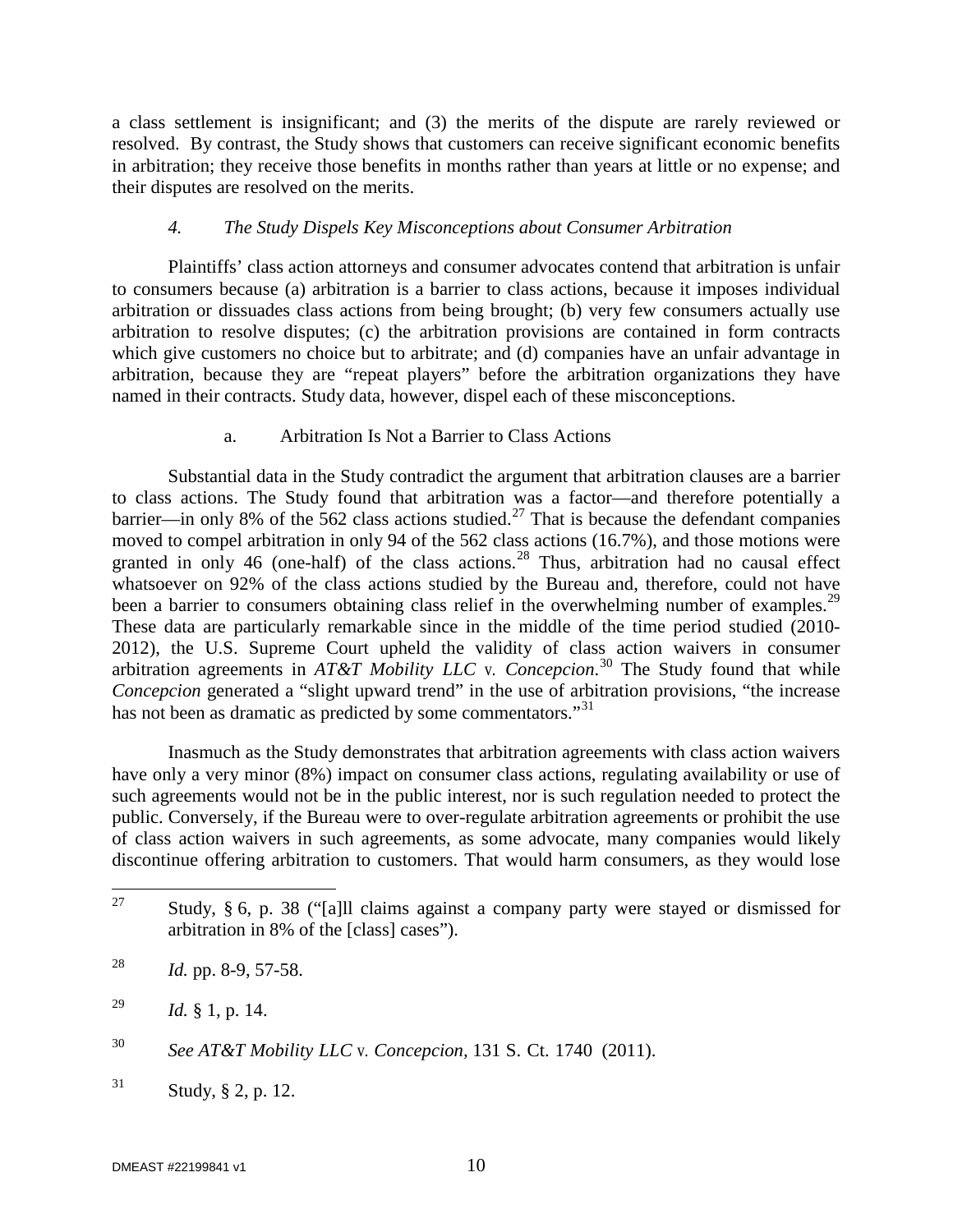the arbitration forum to resolve a dispute. They would be deprived of a valuable and time-tested procedure for economically, expeditiously, conveniently, and efficiently resolving individual customer disputes. Instead, they would be relegated to a procedure (class actions) in which they are likely to receive either no benefits at all or minuscule benefits that are delayed for years.

In fact, the Study clearly shows that the vast majority of class action lawsuits fail, not because the underlying disputes are sent to arbitration for individual disposition, but because they inherently lack merit and/or are not certifiable. The Study found that 35% of the class actions filed between 2010 and 2012 were withdrawn by plaintiffs and 25% were settled individually.<sup>[32](#page-11-0)</sup> As noted in the Study, "[t]he most common outcome was a potential non-class settlement (typically, a withdrawal of claims by the plaintiff) …. Classwide judgment for consumers … [was] the least frequent of the identified outcomes … occurring in less than 1% of cases."[33](#page-11-1) The Study further found that "[c]lass certification rarely occurred outside the context of class settlement" and "[n]o class cases went to trial."[34](#page-11-2)

These statistics strongly suggest that the vast majority of the so-called "class actions" studied were one-off disputes that did not involve systemic issues and/or were otherwise not meritorious or certifiable.<sup>[35](#page-11-3)</sup> They buttress the conclusion that there is little, if any, causal relationship between the success of consumer class actions and the presence of arbitration clauses in the customers' contracts, since most class actions fail due to their own inadequacies entirely unrelated to arbitration. Even as to the 92% of the class actions studied that were not ordered to be arbitrated, the Study demonstrates that class actions are an exceptionally poor vehicle for producing relief to customers. Moreover, these numbers effectively challenge the notion that class actions are an effective enforcement tool.

The data also debunk the oft-asserted argument from plaintiffs' lawyers that the mere presence of an arbitration clause discourages or inhibits customers from pursuing remedies.<sup>[36](#page-11-4)</sup> Assuming *arguendo* that there are class actions that are not brought because the potential plaintiffs' contracts contained an arbitration clause with a class action waiver, there is no evidence to demonstrate that such class actions, if initiated, would have had a higher success rate than those that were filed and studied by the Bureau. Presumably, 60% of those class actions would never have resulted in any relief to putative class members, less than 1% of them would result in a judgment for

<span id="page-11-0"></span>32 *Id.* § 1, pp. 13-14; § 6, p. 37.

<span id="page-11-1"></span><sup>33</sup> *Id.* § 6, p. 37.

- <span id="page-11-3"></span><sup>35</sup> Of course, even marginal or frivolous class actions must be defended, often at substantial cost to the defendant company.
- <span id="page-11-4"></span><sup>36</sup> *See, e.g., "*Public Justice Comments to Bureau of Consumer Financial Protection In Response to Request for Information for Study of Pre-Dispute Arbitration Agreements," Docket No. CFPB-2012-0017, p. 17 (June 23, 2012) (urging the Bureau to study "the claims suppression effects of arbitration clauses").

<span id="page-11-2"></span> $^{34}$  *Id.* § 1, p. 14.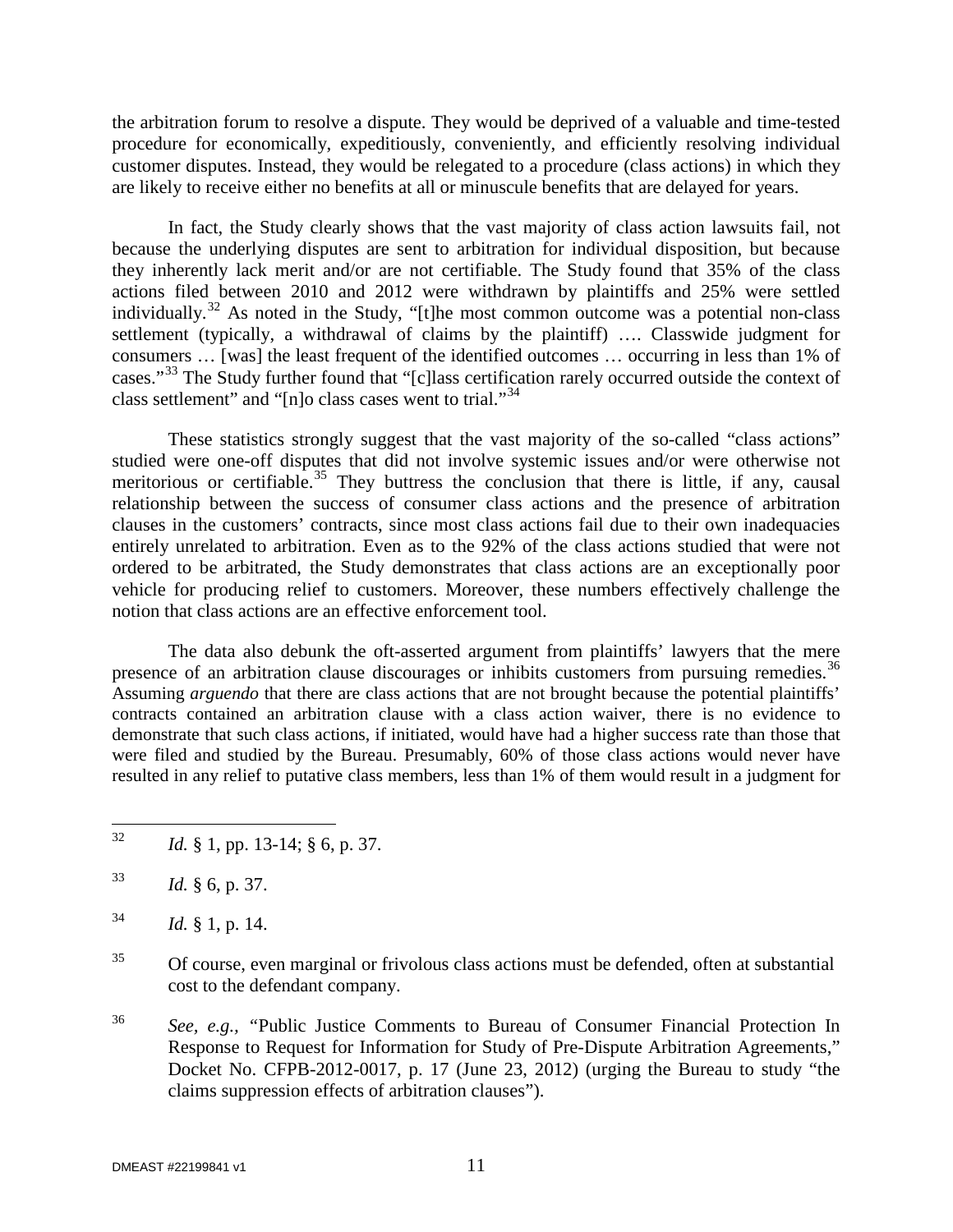the plaintiffs, and any relief to putative class members afforded by class action settlements would be insignificant compared to the benefits obtainable in arbitration.

In sum, it is not arbitration that is a barrier to customers obtaining meaningful relief in class actions. Rather, the evidence demonstrates that *it is class action litigation that may be precluding consumers from obtaining meaningful relief in arbitration*.

#### b. The Number of Consumer Arbitrations Initiated to Date Is Not a Meaningful Statistic

The Study noted a "relatively low" number (1,847) of arbitration proceedings filed by customers against financial services companies.<sup>[37](#page-12-0)</sup> However, no inference should be drawn that customers prefer litigation to arbitration or that arbitration is an ineffective remedy compared to class actions. In reality, the vast majority of customer disputes are resolved by more direct methods without the need for arbitration or litigation, even small claims litigation.

Indeed, the Bureau has established a portal through which financial services companies resolve consumer disputes directly and without intervention, and the Bureau uses every opportunity to encourage consumers to file complaints through the portal. According to its website, from July 2011 through March 1, 2015, more than 558,800 consumer complaints and issues have been resolved in this manner.<sup>[38](#page-12-1)</sup>

The Bureau's Consumer Response Annual Report also provides monetary relief information for companies that report such relief. This includes median relief of \$363 for 670 debt collection complaints, \$475 for 1,000 mortgage complaints, \$24 for 200 credit reporting complaints, \$105 for 3,060 bank account and service complaints, \$121 for 3,140 credit card complaints, \$200 for 270 private student loan complaints, and \$319 for 70 payday loan complaints.<sup>[39](#page-12-2)</sup> In addition to the Bureau, a vast number of other federal agencies as well as state agencies such as state attorneys' general offices provide their own complaint portals, as do private entities such as the Better Business Bureau.

The fact that the number of consumer arbitrations is relatively small can also be explained by the following facts: (a) for almost two decades consumer advocates have sent consistently negative messages about arbitration to dissuade consumers from arbitrating;  $40$  (b)

<span id="page-12-0"></span> $37$  Study,  $\S 5$ , p. 9.

<span id="page-12-1"></span><sup>38</sup> *See* http://files.consumerfinance.gov/f/201503\_cfpb\_complaints-by-the- numbers.pdf.

<span id="page-12-2"></span><sup>39</sup> CFPB, Consumer Response Annual Report (January 1-December 31, 2014), p. 43, available at http://files.consumerfinance.gov/f/201503\_cfpb\_consumer-response-annualreport-2014.pdf.

<span id="page-12-3"></span><sup>&</sup>lt;sup>40</sup> For example, the consumer advocacy organization Public Justice states on its website that "[o]ur Mandatory Arbitration Abuse Prevention Project is the acknowledged national leader in the battle against corporate efforts to use arbitration …." *See* http://www.publicjustice.net/what-we-do/access-justice/mandatory-arbitration.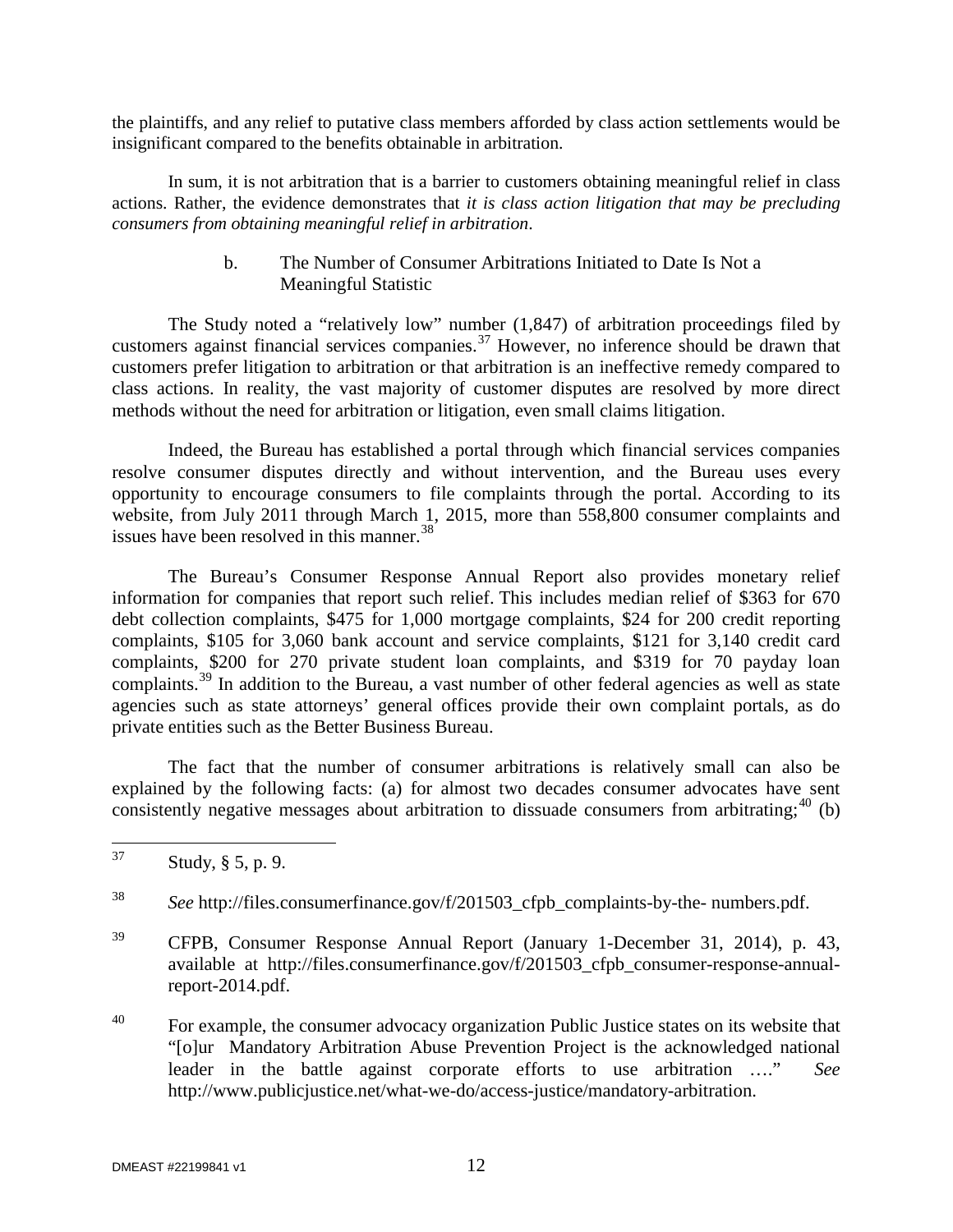consumer arbitration is still "the new kid on the block" compared to litigation;  $A^{(1)}(c)$  government enforcement actions, including vigorous regulatory and supervisory activities by the Bureau,<sup>[42](#page-13-1)</sup> reduce the field for consumers to bring private actions;<sup>[43](#page-13-2)</sup> (d) individuals are turning increasingly to on-line arbitration and mediation resources to resolve small-dollar customer complaints (*see* note 9 *supra*); and (e) the Bureau has done little to educate consumers about the many benefits that arbitration can offer. With respect to this latter point, the Study found that over 75% of consumers surveyed said they do not know whether their credit card agreement contained an arbitration clause. The Bureau can play an important role in rectifying that situation by having its Consumer Education and Engagement division educate customers about the relative costs and benefits of arbitration and litigation—particularly class action litigation.

# c. Customers Have Choices Regarding Arbitration

The Study found that 85% of credit card issuers (covering 47% of the market) and 92.3% of banks (with 56% of insured deposits) do not include arbitration provisions in their customer contracts.[44](#page-13-3) Clearly, customers who prefer not to have an arbitration provision in their account agreement can choose companies that do not offer arbitration programs. These include four of the ten largest credit card issuers (Bank of America, Capital One, Chase, and HSBC), which before 2009 included arbitration provisions in their account agreements but no longer do so.<sup>[45](#page-13-4)</sup> Moreover, at least 25% of those contracts that contain arbitration provisions also provide the customer with a contractual right to reject the arbitration provision, typically within 30 to 60 days of entering the contract, without affecting any other provision in the contract.  $46$ 

<span id="page-13-0"></span> <sup>41</sup> *See* Prepared Remarks of Bureau Director Cordray at the March 10, 2015 Arbitration Field Hearing, p. 1 (although the Federal Arbitration Act was passed in 1925, "[a]rbitration clauses were rarely seen in consumer financial contracts until the last twenty years or so").

<span id="page-13-1"></span><sup>42</sup> *See* discussion at pages 18-20 of this letter.

<span id="page-13-2"></span><sup>&</sup>lt;sup>43</sup> The Study identified 1,150 consumer financial enforcement actions filed between 2008 and 2012 by state, municipal, and federal entities. Of those, only 15% had one or more matching class action litigations. Study, § 9, p. 14.

<span id="page-13-3"></span><sup>44</sup> *Id.* § 1, pp. 9-10; § 2, pp. 7, 9, 14.

<span id="page-13-4"></span> $^{45}$  *Id.* § 2, pp. 10-11.

<span id="page-13-5"></span><sup>46</sup> *Id.* § 2, p. 31. Scores of federal and state courts have enforced arbitration provisions on the basis that it permitted the consumer to opt out. See, e.g., *Circuit City Stores, Inc. v. Ahmed*, 283 F.3d 1198 (9th Cir. 2002); *Circuit City Stores, Inc. v. Najd*, 294 F.3d 1104, 1108 (9th Cir. 2002); *Marley v. Macy's South*, No. CV 405-227, 2007 WL 1745619, at \*3 (S.D. Ga. June 18, 2007); *Providian National Bank v. Screws*, 894 So. 2d 625 (Ala. 2003); *Tsadilas v. Providian National Bank*, 13 A.D.3d 190, 786 N.Y.S.2d 478 (N.Y. App. Div. 1st Dep't 2004), *appeal denied*, 5 N.Y.3d 702, 832 N.E.2d 1189, 799 N.Y.S.2d 773 (June 4, 2005); *Webb v. ALC of West Cleveland, Inc.*, No. 90843, 2008 WL 4358554 (Ohio Ct. App., 8th App. Dist. Sept. 25, 2008); *Pivoris v. TCF Financial Corp.*, No. 07-C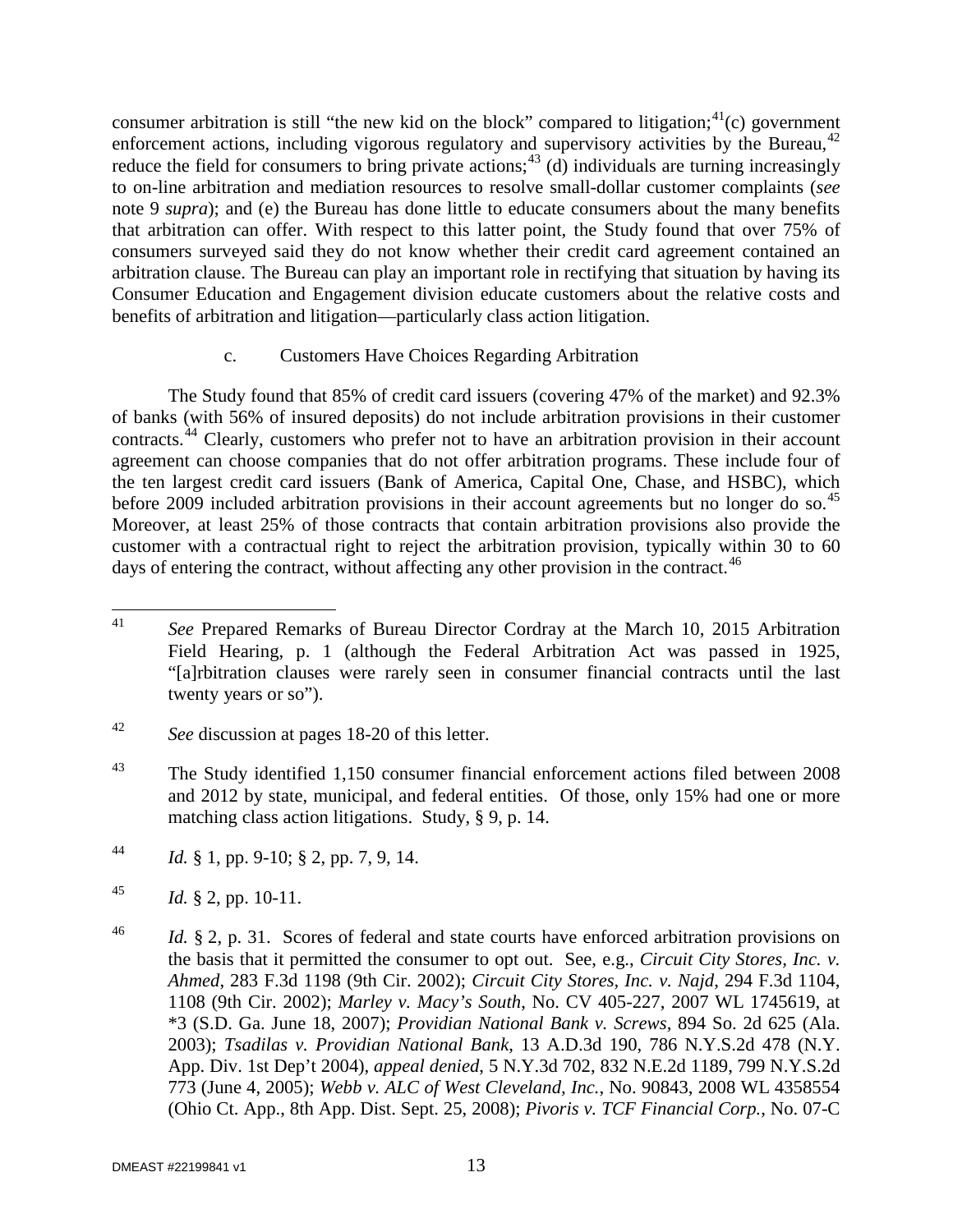#### d. Companies Do Not Have an Unfair Advantage in Arbitration as "Repeat Players"

The Study found that almost all of the arbitration proceedings involved companies with repeat experience in the forum. However, that was counter-balanced by the fact that counsel for the consumers were also usually repeat players in arbitration.<sup>[47](#page-14-0)</sup> Moreover, in 81% of the arbitrations in which customers were awarded affirmative relief, the company was a "repeat player," but the customer prevailed anyway.<sup>[48](#page-14-1)</sup>

# B. Important Issues that Warrant Additional Study

The Associations strongly urge the Bureau to conduct additional research on several important issues before making policy decisions regarding whether restricting or prohibiting consumer arbitration clauses would be in the public interest.

First, the Bureau should study consumer satisfaction with the arbitration process. The Bureau's telephone survey of 1007 consumers merely purported to explore consumers' "default assumptions" concerning arbitration and intentionally excluded consumers who had actually participated in an arbitration proceeding.<sup>[49](#page-14-2)</sup> Both logic and common sense dictate that the Bureau should seek to measure consumer satisfaction with arbitration as it is an essential factor to be considered in an analysis of whether consumer arbitration is in the public interest.

2673, 2007 U.S. Dist. LEXIS 90562 (N.D. Ill. Dec. 7, 2007); *SDS Autos, Inc. v. Chrzanowski*, Case No. 1D06-4293, 2007 WL 4145222 (Fla Ct. App., 1<sup>st</sup> Dist. Nov. 26, 2007); *Honig v. Comcast of Ga., LLC*, Civil Action No. 1:07-cv-1839-TCB, 537 F. Supp. 2d 1277 (N.D. Ga. Jan. 31, 2007); *Davidson v. Cingular Wireless, LLC*, No. 2:06-cv-00133, 2007 WL 896349, at \*6 (E.D. Ark. Mar. 23, 2007); *Martin v. Delaware Title Loans, Inc.*, No. 08-3322, 2008 WL 444302 (E.D. Pa. Oct. 1, 2008); *Columbia Credit Services, Inc. v. Billingslea*, No. B190776, 2007 WL 1982721 (Cal. Ct. App. July 10, 2007); *Eaves-Leanos v. Assurant, Inc.*, No. 07-18, 2008 WL 1805431 (W.D. Ky. Apr. 21, 2008); *Enderlin v. XM Satellite Radio Holdings, Inc.*, No. 06-0032, 2008 WL 830262 (E.D. Ark. March 25, 2008); *Crandall v. AT&T Mobility, LLC*, No. 07-750, 2008 WL 2796752 (S.D. Ill. July 18, 2008); *Guadagno v. E\*Trade Bank*, No. CV 08-03628 SJO (JCX), 2008 WL 5479062 (C.D. Calif. Dec. 29, 2008); *Magee v. Advance America Servicing of Ark, Inc.*, No 6:08-CV-6105, 2009 WL 890991 (W.D. Ark. April 1, 2009); *Clerk v. ACE Cash Express, Inc.*, No. 09-05117, 2010 U.S. Dist. LEXIS 7978 (E.D. Pa. Jan. 29, 2010).

- <span id="page-14-0"></span>47 Study, § 1, p. 12; § 5, p. 10 & n. 16.
- <span id="page-14-1"></span> $^{48}$  *Id.* § 5, p. 67.

 $\overline{a}$ 

<span id="page-14-2"></span><sup>49</sup> *Id.* § 3, p. 4 ("[w]e opted not to explore consumer satisfaction with arbitration (or litigation proceedings").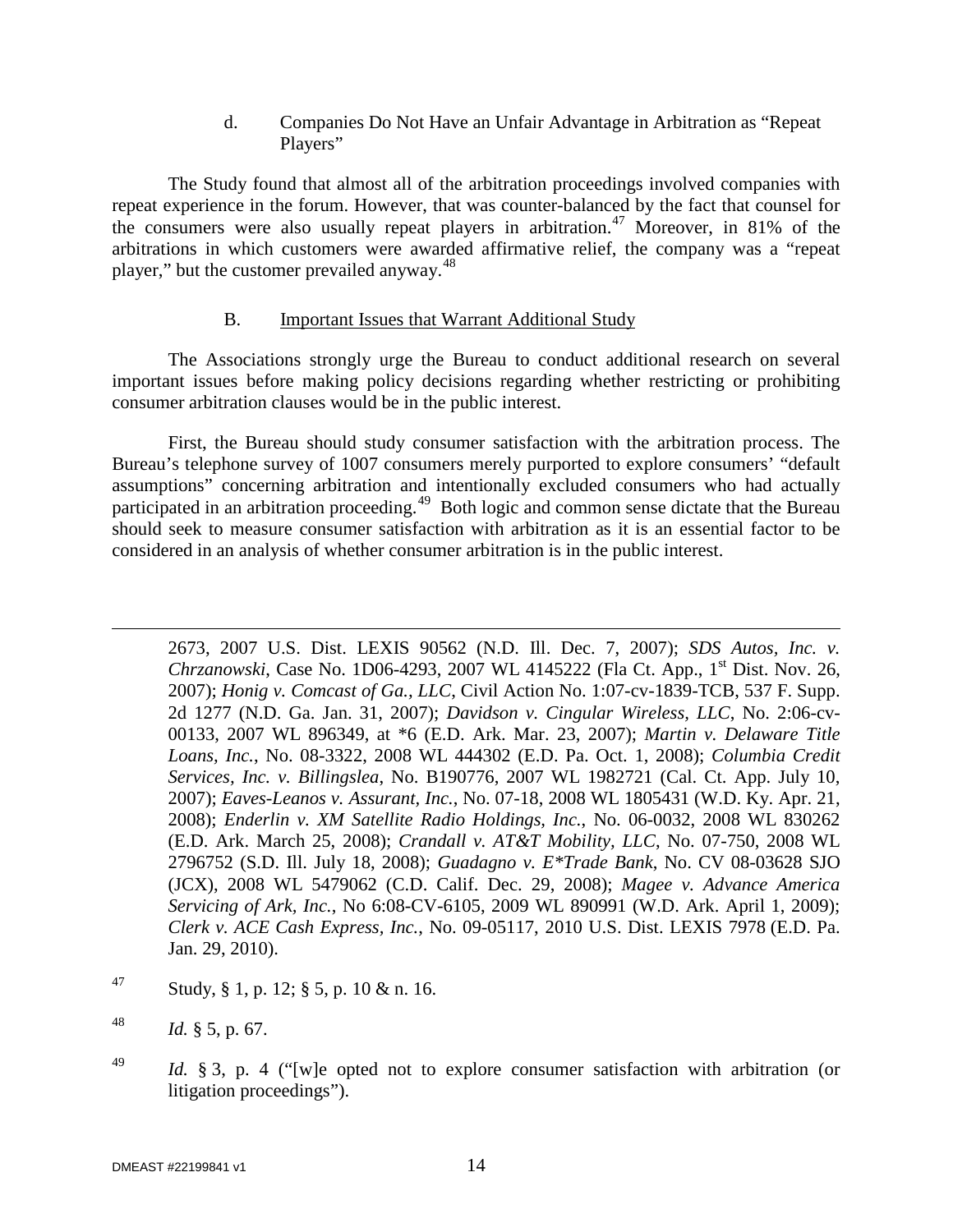As the Study acknowledges, there is precedent for studying this issue.<sup>[50](#page-15-0)</sup> For example, in 2005 Harris Interactive conducted an online poll of 609 individuals who had participated in an arbitration proceeding in which a decision was reached. [51](#page-15-1) That poll concluded, *inter alia*, that (1) arbitration was widely seen as faster (74%), simpler (63%), and cheaper (51%) than going to court; (2) two thirds (66%) of the participants said they would be likely to use arbitration again, with nearly half (48%) saying they were extremely likely to do so, and even among those who lost, one-third said they were at least somewhat likely to use arbitration again; (3) most participants were very satisfied with the arbitrators' performance, the confidentiality process, and its length; and (4) although winners found the process and outcome very fair and losers found the outcome much less fair, 40% of those who lost were moderately to highly satisfied with the fairness of the process, and 21% were moderately to highly satisfied with the outcome.

The Associations submit that, notwithstanding the Bureau's assertion that it is difficult to find consumers who have personal experience with both arbitration and litigation,  $52$  the opinions of consumers who have experienced the arbitration process are more valuable than the opinions of the consumers questioned in the Bureau's telephone survey who had never participated in an arbitration. The Associations believe that the Bureau's survey greatly diminished the value and relevance of the data as well as the Study as a whole.

Second, the Bureau should continue to study the benefits, if any, that individual class members receive in class action settlements. The Study reports data on the benefits of class actions in aggregate terms, failing to disclose the small sums that individual class members receive. Based upon the Bureau's finding that aggregate cash payments to "at least 34 million consumers" during the period studied were "at least \$1.1 billion,"<sup>[53](#page-15-3)</sup> the Associations estimate that the average cash payment received by individuals in a settlement class was a mere \$32.35. That figure pales by comparison with the \$5,389 that the average customer received in arbitration.[54](#page-15-4) In addition, the Bureau should conduct a survey of consumers who have gone through class action litigation. Such a survey would shed much light on the issue of consumer satisfaction with class actions.

While the Associations have sought to make apples-to-apples comparisons between arbitration and class action litigation based upon the Study's aggregate data, the Study itself attempts to shy away from doing so. Instead, the Study urges readers to exercise "caution in drawing conclusions as to how well consumers or companies fare in arbitration as compared to

- <span id="page-15-3"></span><sup>53</sup> *Id.* § 1, pp. 16-17, § 8, pp. 27-28.
- <span id="page-15-4"></span><sup>54</sup> *Id.* § 5, pp. 13, 41.

<span id="page-15-0"></span> <sup>50</sup> *Id.* § 3. p. 5 n. 5.

<span id="page-15-1"></span><sup>51</sup> *See* Harris Interactive, *Survey of Arbitration Participant*s (April 2005), available at http://www.adrforum.com/rcontrol/documents/ResearchStudiesAndStatistics/2005Harris Poll.pdf.

<span id="page-15-2"></span> $52$  Study, § 3 p. 5.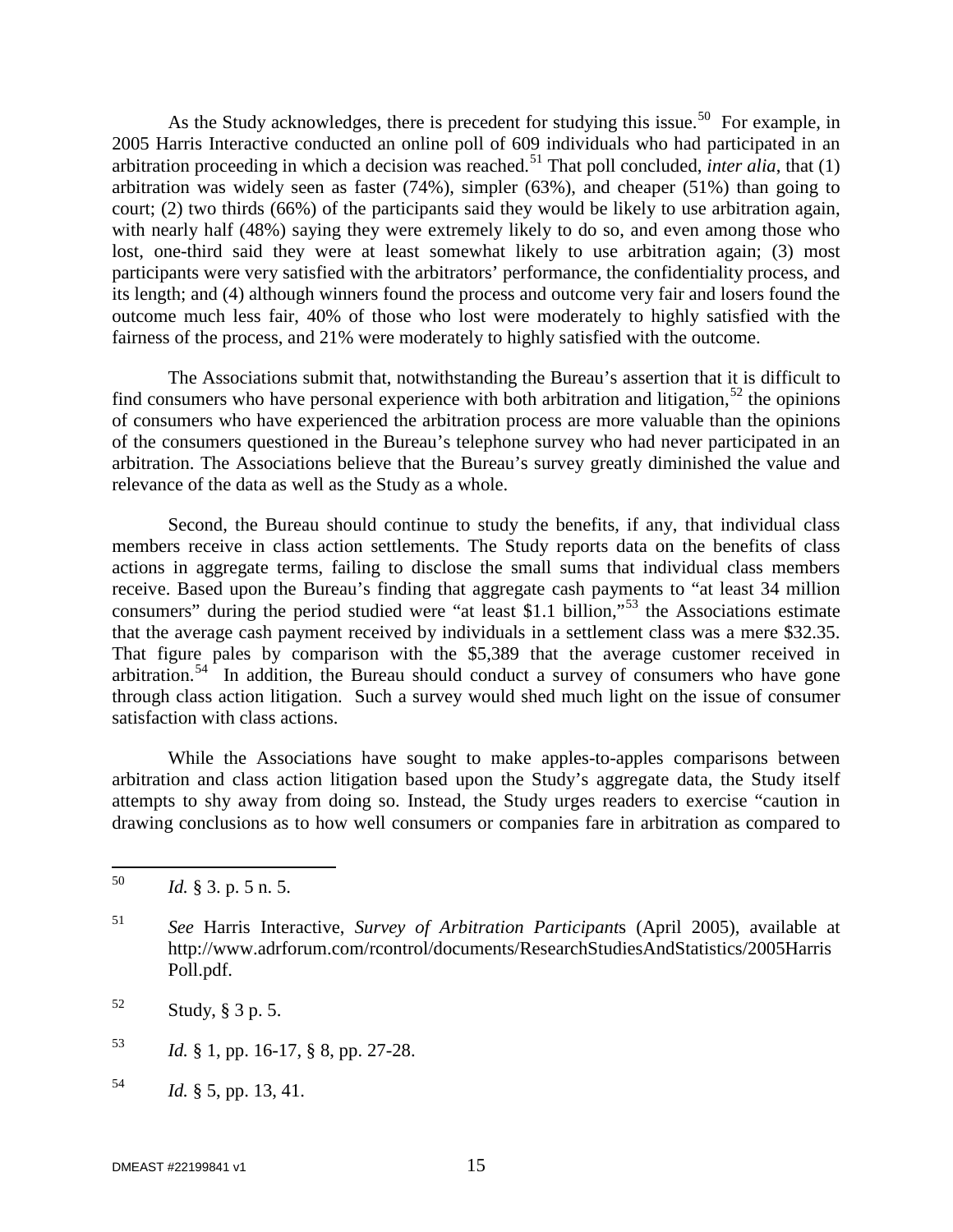litigation."<sup>[55](#page-16-0)</sup> It reiterates that "[c]omparing outcomes across litigation and arbitration is especially treacherous" and "quite challenging."<sup>[56](#page-16-1)</sup> If that is so, then what was the basis for the Bureau's press release for the March 10 field hearing, which emphasized the benefits of class actions over arbitration?<sup>[57](#page-16-2)</sup> More importantly, what basis could there be for any regulation that would prohibit or materially limit consumer arbitration provisions in financial services contracts if the Bureau is unable to demonstrate clearly and convincingly that individual consumers fare worse in arbitration than they do in class action litigation?

The fact that the Bureau has acknowledged that in 60% of the putative class actions studied, class members recovered absolutely nothing makes it incumbent on the Bureau to analyze the amount that individual class members received in the 15% of the class actions that received final settlement approval. Any regulation by the Bureau that is based upon the alleged superiority of class actions as a means of resolving customer disputes must be supported by specific data showing that customers fare better in class actions than in arbitration. Such data are presented nowhere in the Study. In fact, the data in the Study show that arbitration is superior to class actions in terms of financial recovery for consumers (\$5,389 versus \$32.35).

Third, the Bureau should conduct additional analysis of whether the use of consumer arbitration provisions by companies lowers the costs of the goods and services these companies provide to customers and, conversely, whether the elimination of arbitration provisions or of class action waivers within them would increase the costs of goods and services to customers. The results of the Study on this issue were inconclusive as the Bureau found "little empirical evidence" and a "lack of a statistically significant effect."<sup>[58](#page-16-3)</sup> The Bureau acknowledged that "we have not specifically isolated and studied the effect of removing arbitration clauses on the pricing of small issuers," and further acknowledged that "our analysis cannot be interpreted as establishing that companies did not save money from their use of pre-dispute arbitration clauses."<sup>59</sup>

The Associations believe that this merits further study. Congress has recognized the extraordinary costs and burdens that companies are forced to incur in defending class actions, even the costs of defending against frivolous and marginally meritorious lawsuits. In enacting the Class Action Fairness Act of 2005, Congress found, *inter alia*, that—

[C]orporate defendants are forced to settle frivolous claims to avoid expensive litigation, thus driving up consumer prices.

- <span id="page-16-2"></span><sup>57</sup> *See* http://www.consumerfinance.gov/newsroom/cfpb-study-finds-that-arbitrationagreements-limit-relief-for-consumers/.
- <span id="page-16-3"></span><sup>58</sup> Study, § 10, pp. 5, 16.

<span id="page-16-0"></span> <sup>55</sup> *Id.* p. 7.

<span id="page-16-1"></span> $1d. \S 6, p. 4.$ 

<span id="page-16-4"></span><sup>59</sup> *Id.* p. 16.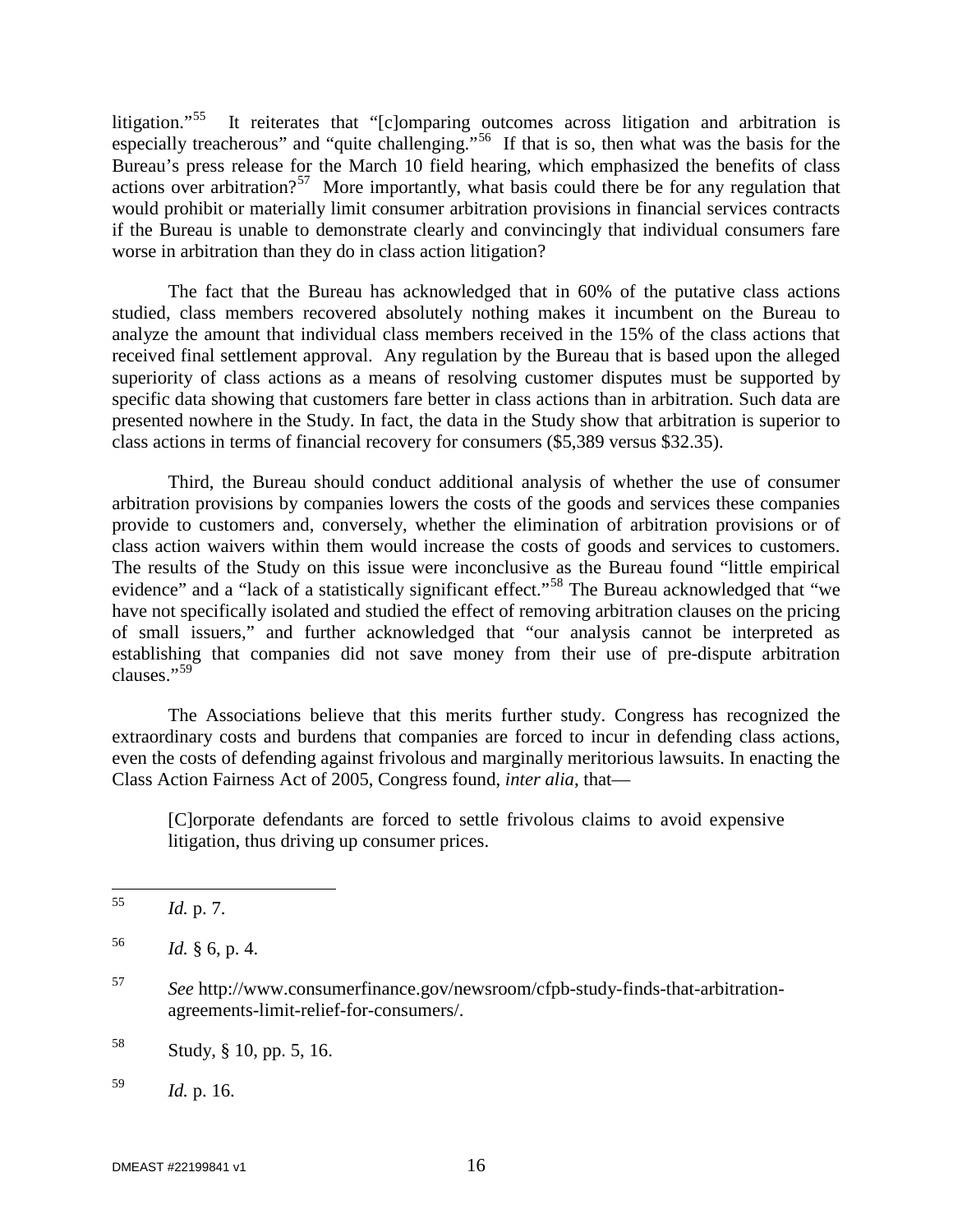\* \* \*

Because class actions are such a powerful tool, they can give a class attorney unbounded leverage, particularly in jurisdictions that are considered plaintifffriendly. Such leverage can essentially force corporate defendants to pay ransom to class attorneys by settling—rather than litigating—frivolous lawsuits.

\* \* \*

Judge Richard Posner of the United States Court of Appeals for the Seventh Circuit has explained, "Certification of a class action, even one lacking merit, forces defendants to stake their companies on the outcome of a single jury trial, or be forced by fear of the risk of bankruptcy to settle even if they have no legal liability .... [Defendants] may not wish to roll these dice. That is putting it mildly. They will be under intense pressure to settle." Hence, when plaintiffs seek hundreds of millions of dollars in damages, basic economics can force a corporation to settle the suit, even if it is meritless and has only a five percent chance of success.  $60$ 

 If there is a correlation between a company's use of arbitration and the costs of the goods and services it supplies to customers, any regulation that eliminated the arbitration provision or its class action waiver could cause companies to incur substantially increased dispute resolution costs that could drive up the cost of the goods and services they provide to customers, the purported beneficiaries of such regulation. Basic economic theory dictates that if companies' litigation costs increase, there will be corresponding pressure to increase revenue or reduce value. Many courts and commentators have so concluded.<sup>[61](#page-17-1)</sup>

Fourth, the Bureau should study the impact of recent U.S. Supreme Court decisions, such as *Comcast Corp. v. Behrend* and *Wal-Mart Stores, Inc. v. Dukes*, which make it more difficult

<span id="page-17-0"></span><sup>&</sup>lt;sup>60</sup> Senate Report No. 14, The Class Action Fairness Act of 2005, 109th Congress, 1st Sess., 2005 WL 627977, at \*14, 20-21 (Feb. 28, 2005).

<span id="page-17-1"></span><sup>61</sup> *See, e.g.*, *Metro East v. Quest*, 294 F.3d 294, 297 (7th Cir.), *cert. denied*, 537 U.S. 1090 (2002) (The "benefits of arbitration are reflected in a lower cost of doing business that is passed along to customers. That is because by limiting discovery and dealing with individual rather than class claims it "curtails the cost of the proceedings and allows swift resolution of small disputes."); *Provencher v. Dell*, 409 F. Supp. 2d 1196, 1203 n. 9 (C.D. Cal. 2006) ("it is likely that consumers actually benefit in the form of less expensive computers reflecting Dell's savings from inclusion of the arbitration clause in its contracts"); *Carnival Cruise Lines, Inc. v. Shute*, 499 U.S. 585 (1991) ("it stands to reason that passengers containing a forum clause … benefit in the form of reduced fares …"); Stephen J. Ware, *Paying the Price of Process: Judicial Regulation of Consumer Arbitration Agreements,* 2001 J. Disp. Resol. 89, 91-93 (2001); Richard A. Posner, Economic Analysis of Law 7 (6th ed. 2003).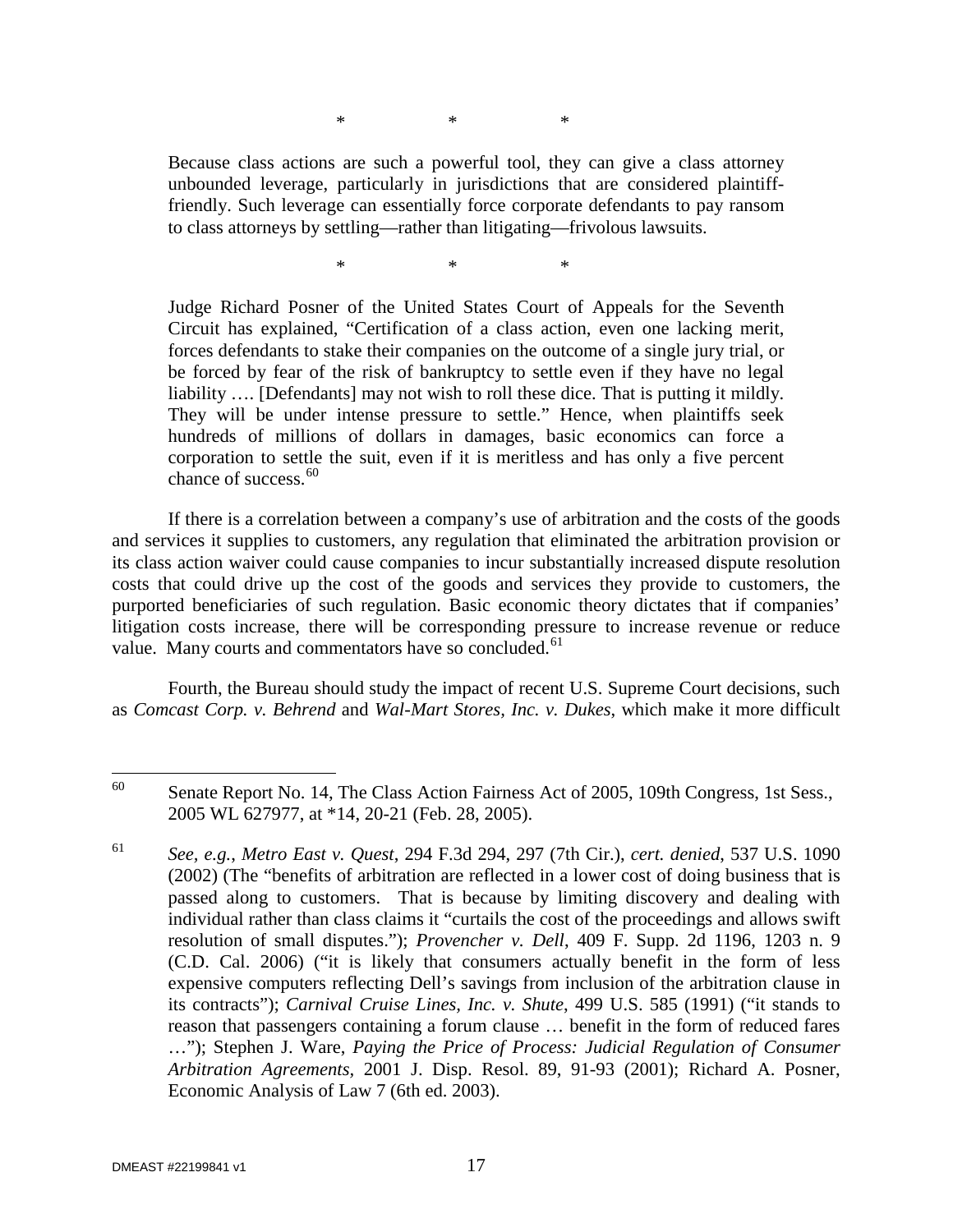for plaintiffs to obtain class certification.<sup>[62](#page-18-0)</sup> The Associations believe that these decisions decrease the likelihood that putative class members will benefit from the class proceedings, which in turn supports arbitration as a preferred method in the first instance for consumers to resolve their disputes with companies.<sup>[63](#page-18-1)</sup>

Fifth, the Bureau should consider whether the government enforcement section of the Study, which excludes the bulk of the Bureau's own enforcement and supervisory actions, should be updated to include the Bureau's enforcement and supervisory actions from January 1, 2013, to date and to take account of anticipated future enforcement activities. The Study examined federal and state enforcement actions from January 1, 2008, through December 31,

<span id="page-18-0"></span> <sup>62</sup> *Comcast Corp. v. Behrend*, 133 S. Ct. 1426 (2013); *Wal-Mart Stores, Inc. v. Dukes*, 131 S. Ct. 2541 (2011). *See also* C. Fisk & E. Chemerinsky, "The Failing Faith in Class Actions: *Wal-Mart v. Dukes* and *AT&T Mobility v. Concepcion*," 7 Duke J. of Const. Law & Pub. Policy 73 (2011) ("[i]n *Wal-Mart v. Dukes* … the Supreme Court revamped the law concerning … Rule 23 of the Federal Rules of Civil Procedure, allowing businesses to insulate themselves from class action suits …."); R. Bone, "Class Actions and Access to Justice," 82 Geo. Wash. L. Rev. 651, 654 (2014) (as a result of *Wal-Mart* and *Comcast*, "class certification has become more difficult to obtain").

<span id="page-18-1"></span><sup>63</sup> Moreover, in *Spokeo, Inc. v. Robins*, No. 13-1339 (*cert. granted* April 27, 2015), the Supreme Court agreed to review whether a plaintiff who cannot show any actual harm from a violation of the Fair Credit Reporting Act (FCRA) nevertheless has standing under Article III of the U.S. Constitution to sue for statutory damages in federal court. The consequences of the Supreme Court's eventual decision will likely extend significantly beyond FCRA litigation and affect numerous other statutes and the viability of class actions where alleged technical violations did not cause any actual harm. In addition to the FCRA, such statutes include the Truth in Lending Act, the Telephone Consumer Protection Act, the Electronic Fund Transfer Act, the Fair Debt Collection Practices Act, the Homeowners Protection Act, the Fair Housing Act, the Credit Repair Organizations Act, the Employee Retirement Income Security Act, the Lanham Act, the Americans with Disabilities Act, and the Video Privacy Protection Act. The Supreme Court's ruling could also discourage the filing of class actions under those statutes. In countless class actions in federal court, the plaintiffs' class action bar has obtained recoveries despite the absence of actual injury to the named plaintiffs and class members. In addition, the Supreme Court recently agreed to review whether an unaccepted offer of complete relief to the named plaintiff made prior to certification of a class moots not only the plaintiff's individual claims, but also the class action and deprives the court of federal subject matter jurisdiction. *See Campbell-Ewald Company v. Gomez*, No. 14-857 (*cert. granted* May 18, 2015). A decision in that case could also make class actions harder to sustain.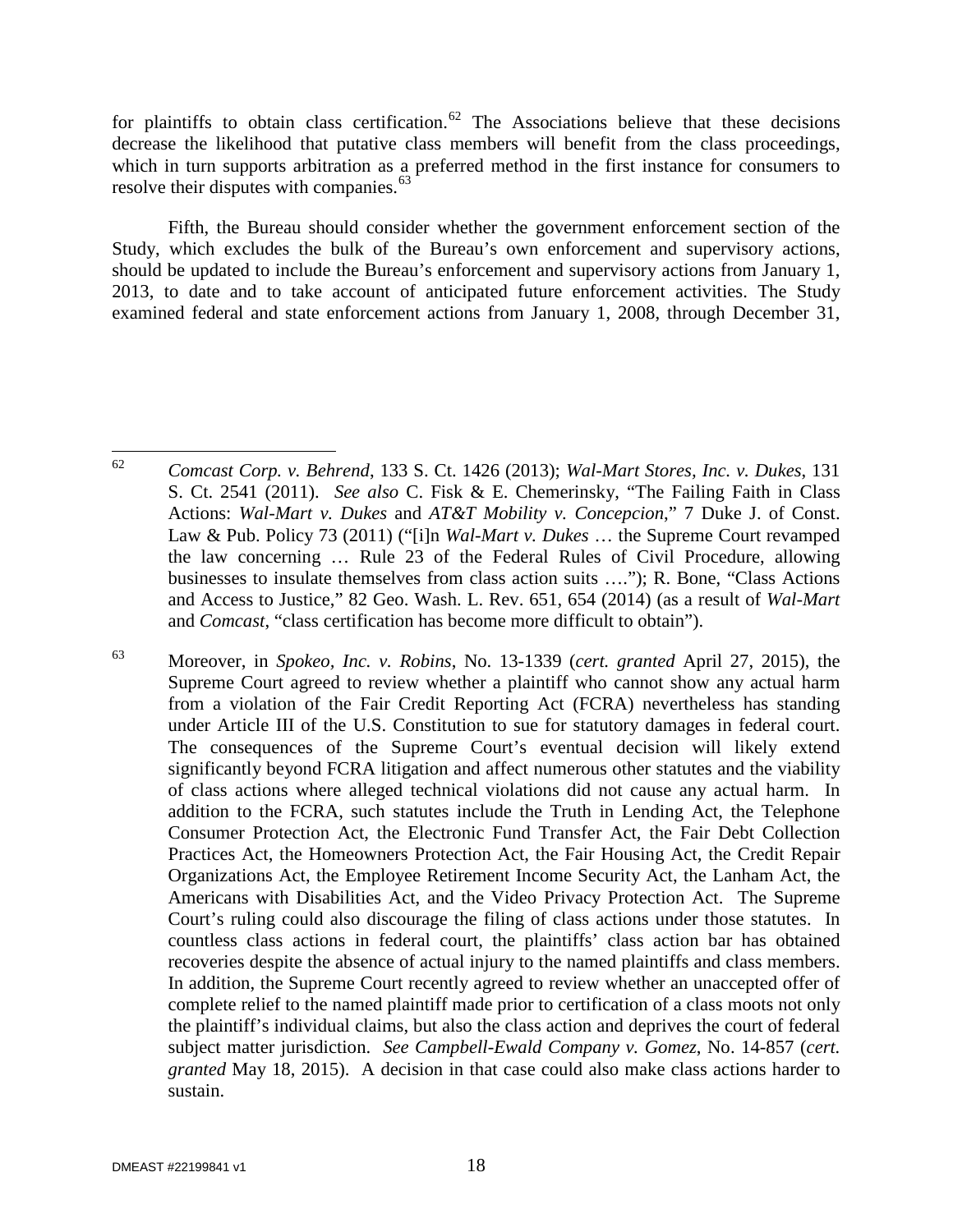2012.<sup>[64](#page-19-0)</sup> However, the Bureau did not report its first enforcement action until July 2012, and it has reported 47 enforcement actions in 2013, 2014 and to date in 2015.<sup>65</sup>

Although the Bureau has been in operation less than four years, it would appear that its regulatory and supervisory activities are supplying what consumer advocates argue are the goals of class actions—providing redress for large numbers of consumers and the regulation of corporate behavior. Since the record of the Bureau's regulatory and enforcement activities is just beginning to emerge, the Study should be updated to consider the Bureau's enforcement activities from January 2013 to date. We believe they are reshaping the government enforcement landscape and significantly decreasing the alleged "enforcement" need for class actions. In July 2014, the Bureau stated on its website: "To date, our enforcement actions have resulted in \$4.6 billion in relief for roughly 15 million consumers harmed by illegal practices."<sup>[66](#page-19-2)</sup> The Bureau also reported in its *Supervisory Highlights* of Winter 2015 that "recent supervisory resolutions [by the Bureau] have resulted in remediation of approximately \$19.4 million to more than 92,000 consumers."[67](#page-19-3) Its more recent *Supervisory Highlights* of Summer 2015 report an additional \$11.6 million to more than 80,000 consumers for a total of \$31 million to 172,000 consumers for the combined periods. Analyzing just the enforcement action statistics, the Bureau's enforcement efforts have resulted in an average payment of \$305 to each consumer, approximately 10 times the \$32.35 received by the typical putative class member in the class action settlements studied by the Bureau.

In addition, the Bureau has remedies and resources not available to plaintiffs' class action lawyers, such as the Civil Penalty Fund.<sup>[68](#page-19-4)</sup> Moreover, unlike class action lawsuits, when the Bureau acts, there is less potential conflict between consumers and the attorneys representing them in the ultimate resolution of the case. In private class action litigation, counsel for the class seeks a sizeable percentage of any recoveries obtained **(**\$424,495,451, almost half a *billion* dollars, in attorneys' fees in the limited class action data studied by the Bureau).<sup>[69](#page-19-5)</sup> Notably, the \$4.6 billion in consumer relief provided by the Bureau's enforcement activities through July 2014 was not reduced by a half-billion dollars to pay attorneys' fees.

<span id="page-19-0"></span> <sup>64</sup> Study, § 9, p. 9.

<span id="page-19-1"></span><sup>65</sup> *See* http://www.consumerfinance.gov/administrativeadjudication/.

<span id="page-19-2"></span><sup>66</sup> *See* http://www.consumerfinance.gov/blog/category/bureau-milestones/.

<span id="page-19-3"></span><sup>67</sup> *See Supervisory Highlights* (Winter 2015) at http://www.consumerfinance.gov. The study notes that remediation numbers represent remedial actions that gave been completed "since the publication of the last issue of the Supervisory Highlights and during the period under review," but does not indicate the date of the prior *Supervisory Highlights.*

<span id="page-19-4"></span><sup>68</sup> *See* http://www.consumerfinance.gov/budget/civil-penalty-fund/.

<span id="page-19-5"></span><sup>69</sup> Study § 8, p. 33.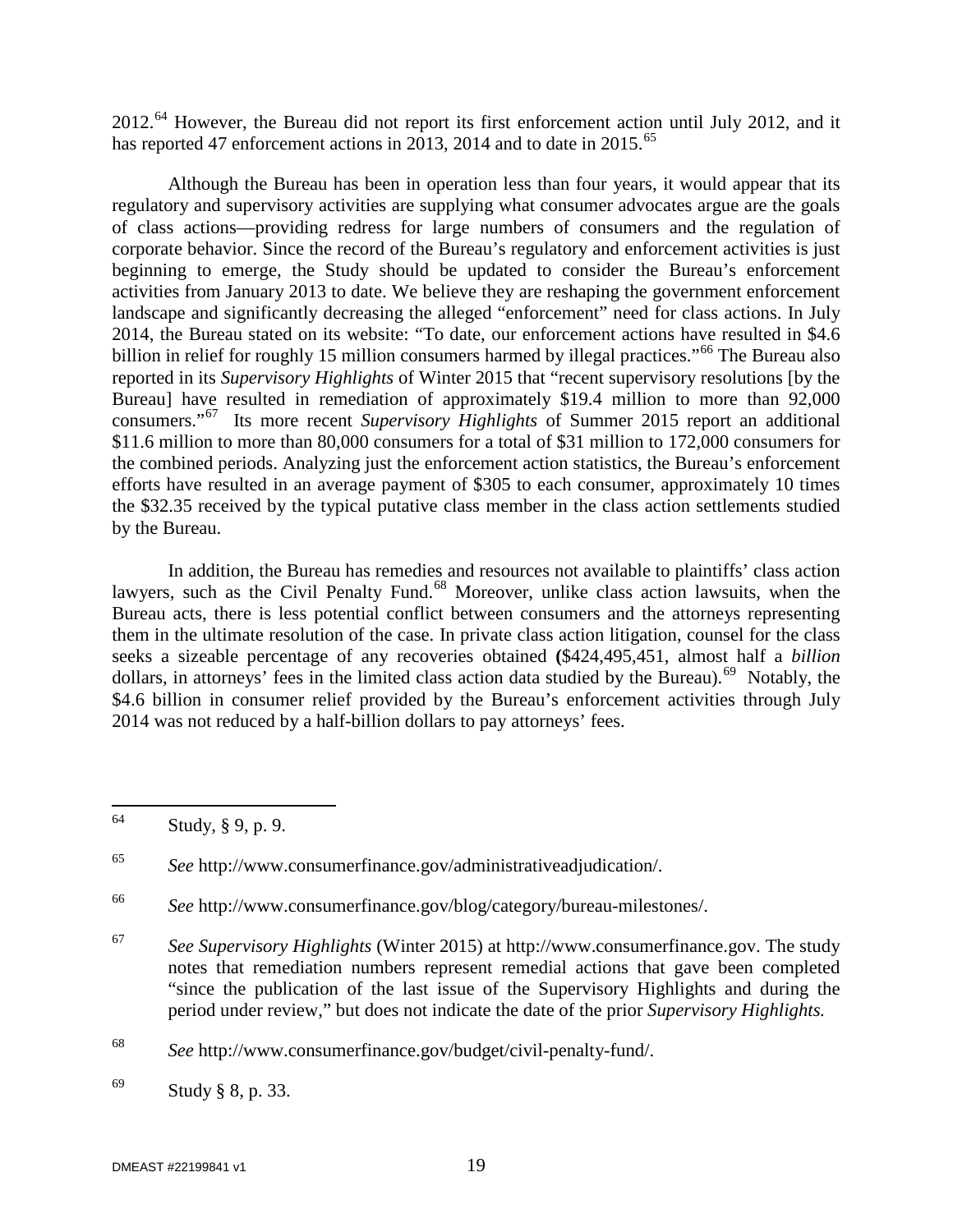Updating the Study to include these statistics, and anticipated future enforcement and regulatory activities by the Bureau, is critically important since the Bureau's robust enforcement activities reduce the need for class actions as a mechanism to protect consumers or discipline proscribed behavior. In the Study, the Bureau analyzed the extent of overlap between government enforcement and private class actions involving consumer financial issues. The Study concluded that "we were unable to find an overlapping private class action complaint in 88% of the enforcement actions."<sup>[70](#page-20-0)</sup> Thus, when the Bureau acts, it potentially eliminates or reduces the need for private class actions. Reducing the supposed need for class actions should also reduce any concerns that arbitration agreements may be harming customers because they impair class actions. Any new regulation of consumer arbitration before the impact of the Bureau's enforcement activities on class actions is determined, and future enforcement activities by the Bureau are taken into account, would therefore be myopic.

Sixth, the Bureau should attempt to evaluate qualitatively the class actions it studied to determine whether the disputes involved were of a nature that would be likely to lead to certification. The Study seems to assume that if a class action is filed, it must be serious and legitimate for purposes of comparing class actions to arbitration. As discussed above, however, the Bureau's own statistics reveal that 60% of the class actions studied were settled individually or were withdrawn by the plaintiffs.

These statistics are inconsistent with the Bureau's assumption about the legitimacy of class actions, and they challenge the conclusion that class actions are useful as an enforcement tool. Even the finding that 15% of the class actions received final settlement approval does not establish that the class actions were certifiable, since many companies settle to avoid the enormous cost, burden, and distraction of protracted class action proceedings and the discovery process. At the very minimum, the Bureau should review the pleadings in the class actions it studied and report on the percent, if any, that involved disputes that were adequately systemic in nature and therefore reasonably likely to result in class certification.

Seventh, the Bureau should study whether and how a regulation affecting consumer arbitration would impact the ever-burgeoning national and international market of online dispute resolution services. (*See* note 9 *supra*).

Finally, because financial consumer arbitration is in its relative infancy, the Bureau should study analogous areas, such as employment arbitration, in which the use of arbitration has a lengthier history. Several earlier studies have concluded that employees fare well in arbitration and have high levels of satisfaction with the arbitral process. For example—

<span id="page-20-0"></span><sup>70</sup>  $Id. \S$  9, p. 4.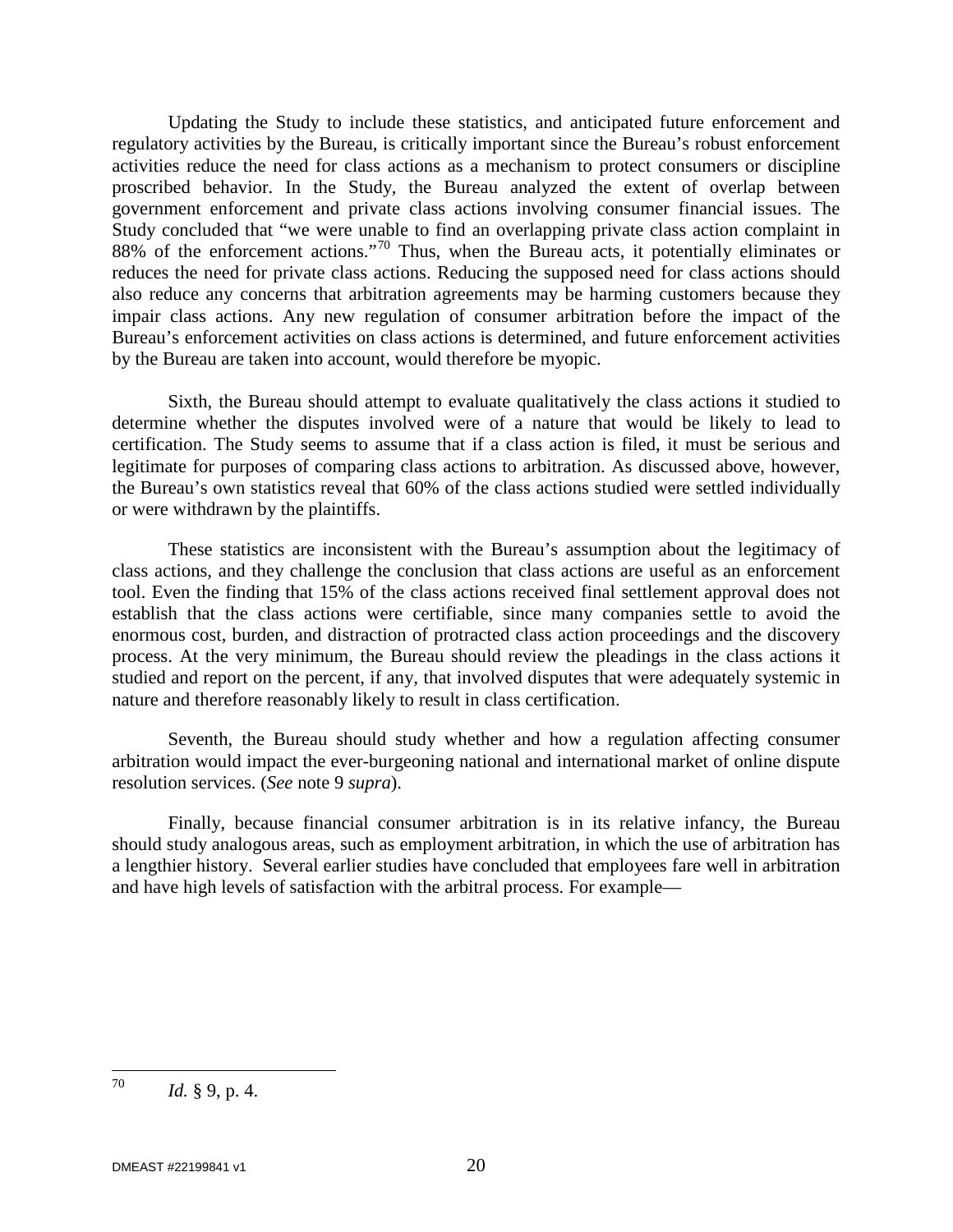- One study dealing with AAA employment arbitration found that employees won 73% of the arbitrations they initiated and 64% of all employment arbitrations (including those initiated by employers). $^{71}$  $^{71}$  $^{71}$
- A study that compared the results in employment arbitration with the results in federal court during the same period of time found that 63% of employees won in arbitration compared to 15% of employees who won in federal court. Awards to employees in arbitration were on average 18% of the amount demanded versus 10.4% of the amount demanded in court. The study also demonstrated that while arbitration awards to employees were on average lower than judgments to employees in court, the outcome for employees was still better in arbitration because of their higher winrates of arbitration and the shorter duration of arbitration compared to court proceedings. $72$
- In yet another study, it was reported that employees won 51% of arbitrations, while the EEOC won 24% of cases in federal court.<sup>[73](#page-21-2)</sup>
- Another study reported that employees won 68% of the time before the AAA as contrasted with only 28% of the time in litigation.<sup>[74](#page-21-3)</sup>
- A study examining employment arbitration in California concluded that consumers prevailed 71% of the time*.* [75](#page-21-4)
- A report comparing arbitration and litigation of employment claims found that higher-compensated employees *(i.e.*, those with annual incomes of \$60,000 or more) obtained slightly higher awards in arbitration before the AAA than in court.<sup>76</sup>

- <span id="page-21-1"></span><sup>72</sup> L. Maltby, "Private Justice: Employment Arbitration and Civil Rights," 30 Colum. Hum. Rights L. Rev. 29, 46-48 (1998).
- <span id="page-21-2"></span><sup>73</sup> G. Baxter, "Arbitration in Litigation for Employment Civil Rights?," 2 Vol. of Individual Employee Rights 19 (1993-94).
- <span id="page-21-3"></span><sup>74</sup> W. Howard, "Arbitrating Claims of Employment Discrimination," Disp. Res. J. Oct-Dec 1995, at 40-43.
- <span id="page-21-4"></span><sup>75</sup> "Consumer and Employment Arbitration in California: A Review of Website Data Posted Pursuant to Section 1281.96 of the Code of Civil Procedure," California Dispute Resolution Institute (August 2004), available at www.mediate.com/cdri/ cdri\_print\_ Aug\_6.pdf.
- <span id="page-21-5"></span><sup>76</sup> T. Eisenberg & E. Hill, "Arbitration and Litigation of Employment Claims: An Empirical Comparison," Disp. Resol. J. Nov. 2003 – Jan. 2004, at 44.

<span id="page-21-0"></span> $71$  Lisa B. Bingham, "Is There a Bias in Arbitration of Nonunion Employment Disputes? An Analysis of Active Cases and Outcomes," 6 Int'l J. Conflict Management 369, 378 (1995).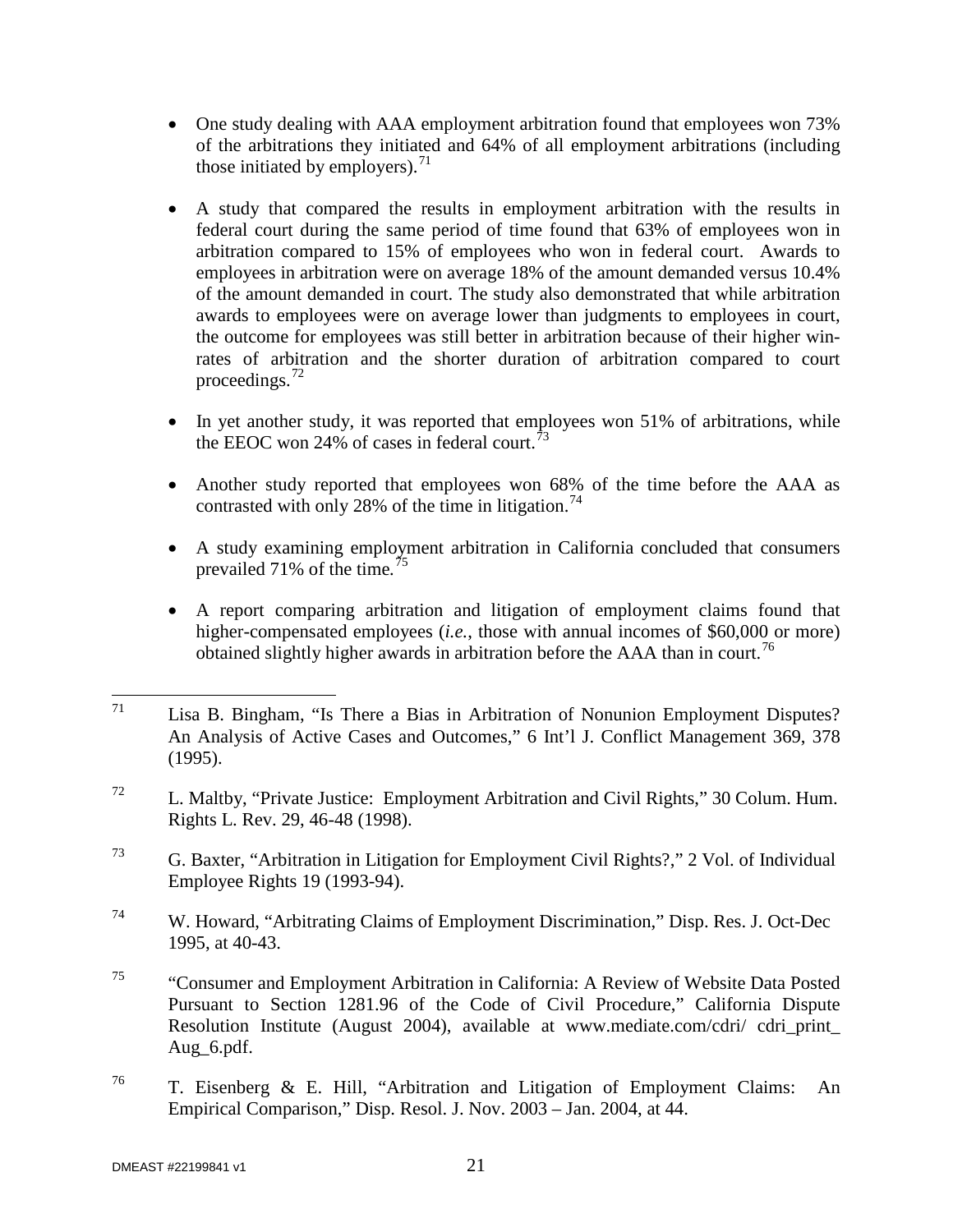- A study compared the results of employment discrimination cases filed and resolved between 1997 and 2001 in the Southern District of New York versus arbitrations conducted by the NASD and NYSE. Employees prevailed 33.6% of the time in court versus 46% of the time in arbitration. The median damages award was \$95,554 in court versus \$100,000 in arbitration. The median duration was 25 months in court versus 16½ months in arbitration. The study also found that of over 3,000 cases filed in court, only 125 (2.8%) went to trial.<sup>[77](#page-22-0)</sup>
- A study of 171 employment arbitration cases filed with the AAA in 1992 concluded that there was no basis for believing that the arbitrators would favor employers who were repeat players.<sup>[78](#page-22-1)</sup>

#### **III. CONCLUSION**

The Associations believe that the Bureau's Study, inadequate as it is in many respects, nevertheless clearly supports a conclusion favoring pre-dispute arbitration agreements. We urge the Bureau to recognize and give full credit to the many pro-arbitration findings in the Study and to the other issues raised in this letter when it begins its policy deliberations. Moreover, we urge the Bureau to solicit public comment on the Study so that all interested stakeholders will have an opportunity to express their views on the important issues presented and amplify the record of information available before the Bureau decides whether to initiate a rulemaking. Without doing so, we do not believe that the Bureau, based upon the evidence presented to the public, can meet the test established by Congress for imposing new rules to limit, restrict, or otherwise prohibit consumer arbitration, an effective avenue for redress relied upon each year by many consumers.

<span id="page-22-0"></span> <sup>77</sup> M. Delikat and M. Kleiner, "An Empirical Study of Dispute Resolution Mechanisms: Where Do Plaintiffs Better Vindicate Their Rights?," Disp. Resol. J. Nov. 2003 – Jan. 2004, at 56.

<span id="page-22-1"></span><sup>78</sup> L. Bingham, "Is there a Bias in Arbitration of Nonunion Employment Disputes? An Analysis of Actual Cases and Outcomes," 6 Int'l J. of Conflict Mgmt. 369 (1995).